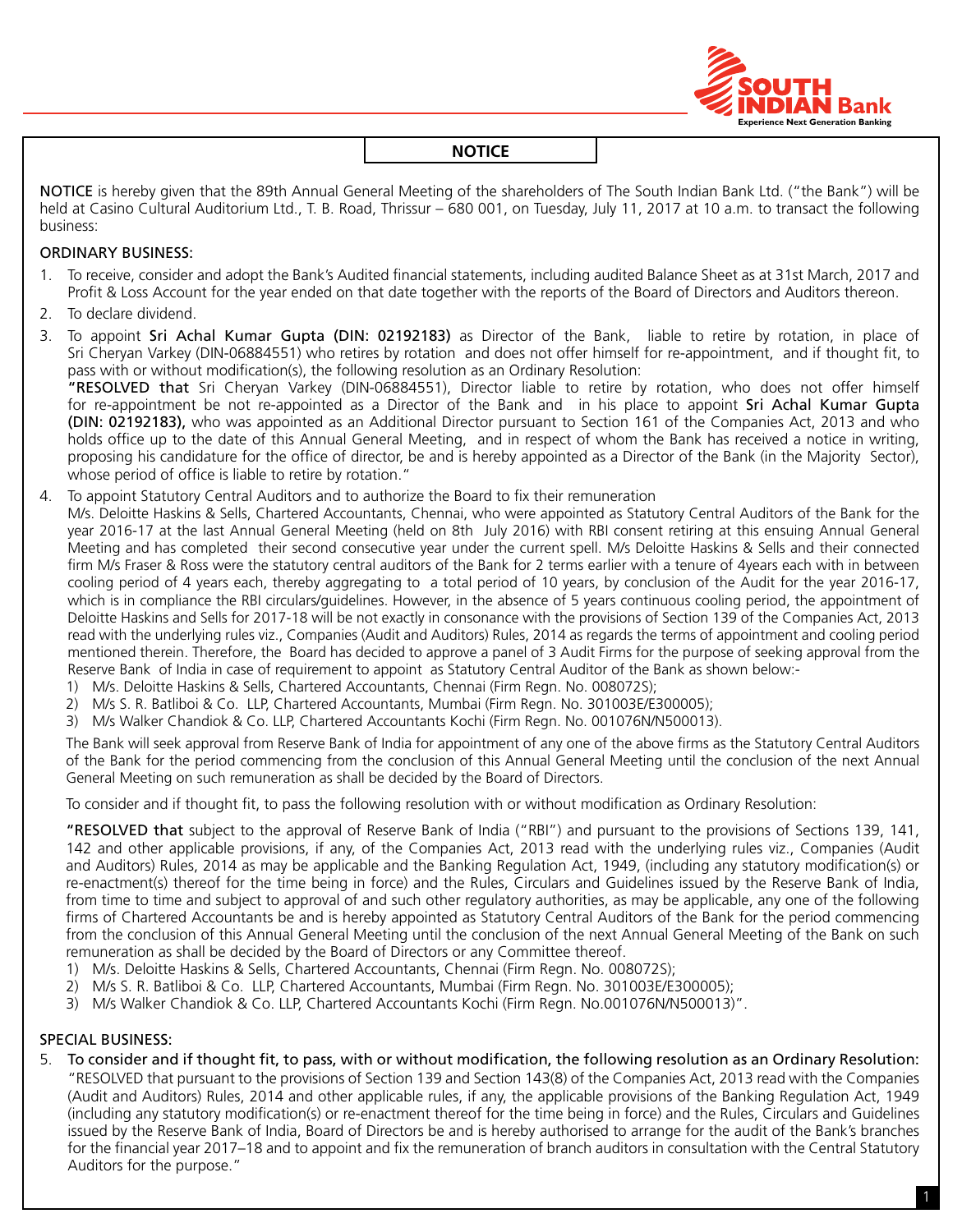

6. To consider and if thought fit, to pass, with or without modification, the following resolution as an Ordinary Resolution: "RESOLVED that pursuant to the provisions of Sections 10B and 35B of the Banking Regulation Act, 1949 (including any statutory modification(s) or re-enactment thereof for the time being in force) and the Rules, Circulars and Guidelines issued by the Reserve Bank of India, the applicable provisions of the Companies Act, 2013 and the rules made thereunder (including any statutory amendment(s) or modification(s) or re-enactment(s) thereof for the time being in force), the SEBI (Listing Obligations and Disclosure Requirements) Regulations, 2015 (including any statutory amendment(s) or modification(s) or reenactment(s) thereof for the time being in force), read with clause 95, 121 and 122 of Bank's Articles of Association and the approval granted by RBI vide letter No. DBR Appt. No. 4811/06.51.001/2016-17 dated October 27, 2016 (the "RBI Approval"), consent of the Members of the Bank be and is hereby accorded to take on record the RBI Approval including the payment of remuneration and terms of appointment of Sri Salim Gangadharan (DIN: 06796232), brief particulars whereof have been set out in the annexed Explanatory Statement, as Non-Executive – Part time Chairman of the Bank, for a period of three (3) years from November 2, 2016 as recommended by the Board of Directors of the Bank vide Resolution No. SEC/S-115/16-17 dated August 2, 2016".

7. To consider and if thought fit, to pass, with or without modification, the following resolution as Special Resolution:

"RESOLVED that subject to the approval by Reserve Bank of India and pursuant to the applicable provisions of the Companies Act, 2013 and rules made there under (including any statutory amendment(s) or modification(s) or re-enactment(s) thereof for the time being in force), the Banking Regulation Act, 1949 (including any statutory modification(s) or re-enactment thereof for the time being in force) and the Rules, Circulars and Guidelines issued by the Reserve Bank of India, the SEBI (Listing Obligations and Disclosure Requirements) Regulations, 2015 (including any statutory amendment(s) or modification(s) or reenactment(s) thereof for the time being in force) read with provisions of the Articles of Association of the Bank, consent of the Shareholders be and is hereby accorded for the re-appointment of Mr. V. G. Mathew (DIN: 05332797), as Managing Director and Chief Executive Officer of the Bank and that he shall also be a Whole-time Key Managerial Person of the Bank for a further period of three years effective as from October 1, 2017 till September 30, 2020 on the terms and conditions, brief particulars whereof have been set out in the annexed Explanatory Statement, being the remuneration approved by the Board of Directors vide Resolution No. DBR/SEC/S-058/2017-18 dated May 26, 2017 and as may be approved by the Reserve Bank of India."

## 8. To consider and if thought fit, to pass, with or without modification, the following resolution as a Special Resolution:

"RESOLVED that in supersession of the resolution passed by the Members of the Bank on July 15, 2015 and pursuant to the provisions of Section 180(1)(c) and other applicable provisions, if any, of the Companies Act, 2013 and rules made there under (including any statutory amendment(s) or modification(s) or re-enactment(s) thereof for the time being in force) and the relevant provisions of the Memorandum and Articles of Association of the Bank, the consent of the Members of the Bank be and is hereby accorded to the Board of Directors of the Bank (hereinafter referred to as the "Board" which term shall be deemed to include any Committee thereof or any other person(s) for the time being exercising the powers conferred on the Board by this Resolution and as may be authorized by the Board in that behalf) to borrow such sum of money in any manner, from time to time, upon such terms and conditions as they may think fit, notwithstanding that the money to be borrowed together with the monies already borrowed by the Bank (apart from deposits accepted in the ordinary course of business, temporary loans repayable on demand or within six months from the date of the loan or temporary loans, if any, obtained from the bankers of the Bank) may exceed the aggregate of the paid up share capital of the Bank and its free reserves, that is to say, reserves not set apart for any specific purposes, and determine, fix, arrange or agree to the terms and conditions of all such monies borrowed/to be borrowed from time to time, provided that the total amount so borrowed by the Board and outstanding at any time shall not at any time exceed the limit of  $\bar{\tau}$ 10,000 crore (Rupees Ten Thousand crore only) and/or in any other equivalent foreign currency."

RESOLVED FURTHER that the Board be and is hereby authorized to take, from time to time, all decisions and steps as the Board may deem fit, necessary or expedient or proper to give effect to this Resolution and give such directions as may, in its absolute discretion, deem fit or necessary and to settle any question that may arise in this regard."

## 9. To consider and if thought fit, to pass, with or without modification, the following resolution as a Special Resolution:

"RESOLVED that pursuant to the provisions of Section 62(1)(c) and all other applicable provisions, if any, of the Companies Act, 2013 and rules made thereunder including any statutory modification or re-enactment thereof for the time being in force (the "Act"), the Banking Regulation Act, 1949 as amended, the Securities and Exchange of Board of India (Listing Obligations and Disclosure Requirements) Regulations, 2015, as amended ("SEBI LODR Regulations"), the Foreign Exchange Management Act, 1999 ("FEMA"), as amended, the Foreign Exchange Management (Transfer or Issue of Security by a Person Resident Outside India) Regulations, 2000, as amended, the Issue of Foreign Currency Convertible Bonds and Ordinary Shares (through Depository Receipt Mechanism) Scheme, 1993, as amended, the Depository Receipts Scheme, 2014, as amended, Rules, Regulations, Guidelines, Notifications and circulars, if any, prescribed by the Government of India, the Reserve Bank of India, the Securities and Exchange Board of India ("SEBI") including the SEBI (Issue of Capital and Disclosure Requirements) Regulations 2009, as amended ("SEBI ICDR Regulations") or any other competent authority, whether in India or abroad, from time to time and in accordance with the relevant provisions of the Memorandum of Association and Articles of Association of The South Indian Bank Limited (the "Bank")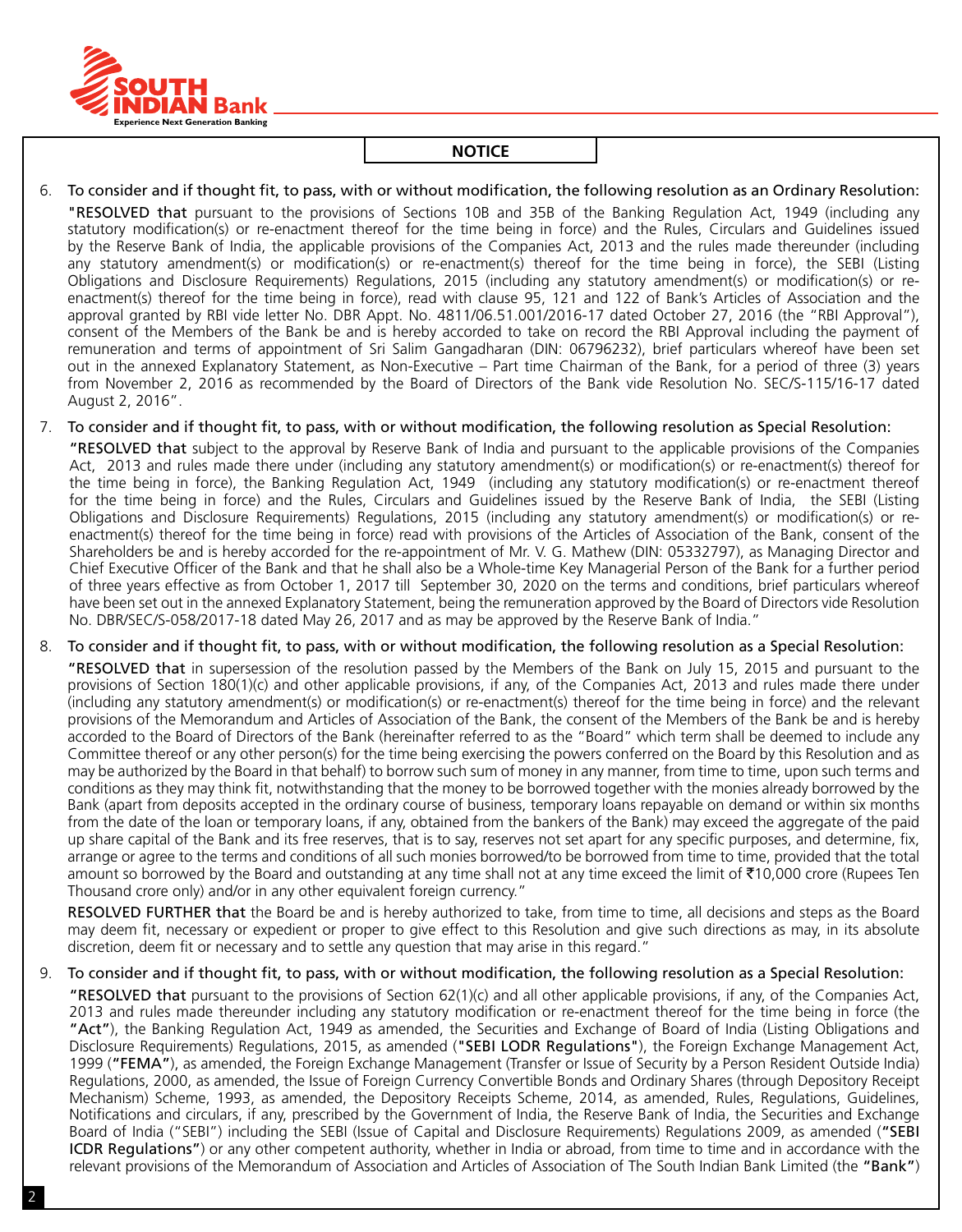

and subject to all necessary approvals, consents, permissions and/or sanctions of the Ministry of Finance (Department of Economic Affairs), the Ministry of Finance (Foreign Investment Promotion Board/Secretariat for Industrial Assistance), Government of India ("GoI"), the Reserve Bank of India ("RBI"), the Securities and Exchange Board of India ("SEBI"), the stock exchanges on which Bank's equity shares or any other securities are listed (the "Stock Exchanges"), lenders and all other appropriate and/or relevant/ concerned authorities in India and other applicable countries (herein after referred to as the "Requisite Approvals") and subject to such conditions and modifications as may be prescribed by any of them while granting any such approvals and sanctions and which may be agreed to by the Board of Directors of the Bank (the "Board") (which term shall be deemed to include any Committee(s) constituted/to be constituted by the Board to exercise its power including the powers conferred on the Board under this resolution), the consent, authority and approval of the shareholders of the Bank, be and is hereby accorded to the Board to create, offer, issue and allot (including with provision for reservation on firm allotment and/or competitive basis of such part of issue and for such categories of persons as may be permitted by law then applicable) from time to time in one or more tranches with or without a green shoe option, by way of a rights issue to the existing members of the Bank whether resident or non-resident, rights-cumpublic issue, public issue, private placement, preferential issue, qualified institutional placement (QIP), in Indian and/or international markets and/or combination thereof of equity shares of the Bank ("Equity Shares") or through an issuance of Global Depository Shares (GDSs)/ Global Depository Receipts (GDRs)/American Depository Receipts (ADRs)/Foreign Currency Convertible Bonds (FCCBs) representing Equity Shares and/or Debentures or Bonds convertible into equity shares whether fully or partly and whether compulsorily or at the option of the Bank or the holders thereof and/or any security linked to equity shares and/or all or any of the aforesaid securities with or without detachable or non-detachable warrants, (hereinafter collectively referred to as "Securities") to all eligible investor(s), including resident Indian individuals, bodies corporate, societies, trusts, non-residents, qualified institutional buyers (QIBs), stabilisation agents, foreign investors (whether institutions and/or incorporated bodies and/or individuals and/or trusts and/or otherwise), foreign institutional investors (FIIs)/foreign portfolio investors (FPIs), foreign corporate bodies (FCBs)/companies/ mutual funds/pension funds/venture capital funds/banks, whether Indian or foreign and such other persons or entities, whether or not such investors are members of the Bank, to all or any other category of investors who are authorized to invest in equity shares of the Bank as per extant regulations/guidelines or any combination of the above as may be deemed appropriate by the Bank through one or more offer prospectus and/or letter of offer or circular or such other document and/or on private placement basis, at such time or times, at such price or prices and on such terms and conditions considering the prevailing market conditions and other relevant factors wherever necessary, for amount in nominal value not exceeding in the aggregate of  $\bar{\tau}$ 20 crore (Rupees twenty crore only) or its equivalent amount in such foreign currencies as may be necessary with any premium and green shoe option attached thereto, in one or more tranches, in such form and manner and on such terms and conditions as may be deemed appropriate by the Board like price or prices, premium, interest or additional interest, number of securities to be issued, face value, number of equity shares to be allotted on conversion/redemption/extinguishment of debt(s), rights attached to the warrants, period of conversion, fixing of record date or book closure terms of green shoe options, if any, exercised by the Bank and where in and all other connected matters".

"RESOLVED FURTHER that the securities issued in foreign markets shall be deemed to have been made abroad and/or in the market and/or at the place of issue of the Securities in the international market and may be governed by applicable foreign laws."

"RESOLVED FURTHER that in case of issue and allotment of Securities by way of QIPs to QIBs in terms of Chapter VIII of the SEBI ICDR Regulations:

- i. the allotment of the Equity Shares, or any combination of the Equity Shares as may be decided by the Board shall be completed within 12 months from the date of this resolution or such other time as may be allowed under the SEBI ICDR Regulations from time to time.
- ii. the Equity Shares issued shall rank *pari passu* in all respects including entitlement to dividend with the existing Equity Shares of the Bank in all respects as may be provided under the terms of issue and in accordance with the placement document(s).
- iii. the relevant date for the purpose of pricing of the Equity Shares to be issued, if issued pursuant to Chapter VIII of the SEBI ICDR Regulations and/or other applicable regulations, shall be the date of the meeting in which the Board decides to open the proposed issue of Equity Shares, subsequent to the receipt of members' approval in terms of provisions of Companies Act, 2013 and other applicable laws, rules, regulations and guidelines in relation to the proposed issue of the Equity Shares;
- iv. The issue of securities made by way of a QIP shall be at such price which is not less than the price determined in accordance with the pricing formula provided under Chapter VIII of the SEBI (ICDR) Regulations. The Board may, however, at its absolute discretion, issue Equity Shares at a discount of not more than five percent or such other discount as may be permitted under applicable regulations to the floor price as determined in terms of the SEBI (ICDR) Regulations, 2009, subject to the provisions of Section 53 of the Companies Act, 2013;
- v. The issue and allotment of Equity Shares shall be made only to QIBs within the meaning of SEBI Regulations, such Equity Shares shall be fully paid-up on its allotment, which shall be completed within 12 months from the date of this resolution approving the proposed issue or such other time as may allowed by the applicable SEBI Regulations, from time to time;
- vi. the allotment to each QIB in the proposed QIP issue will not exceed 5% of the post issue paid-up capital of the Bank;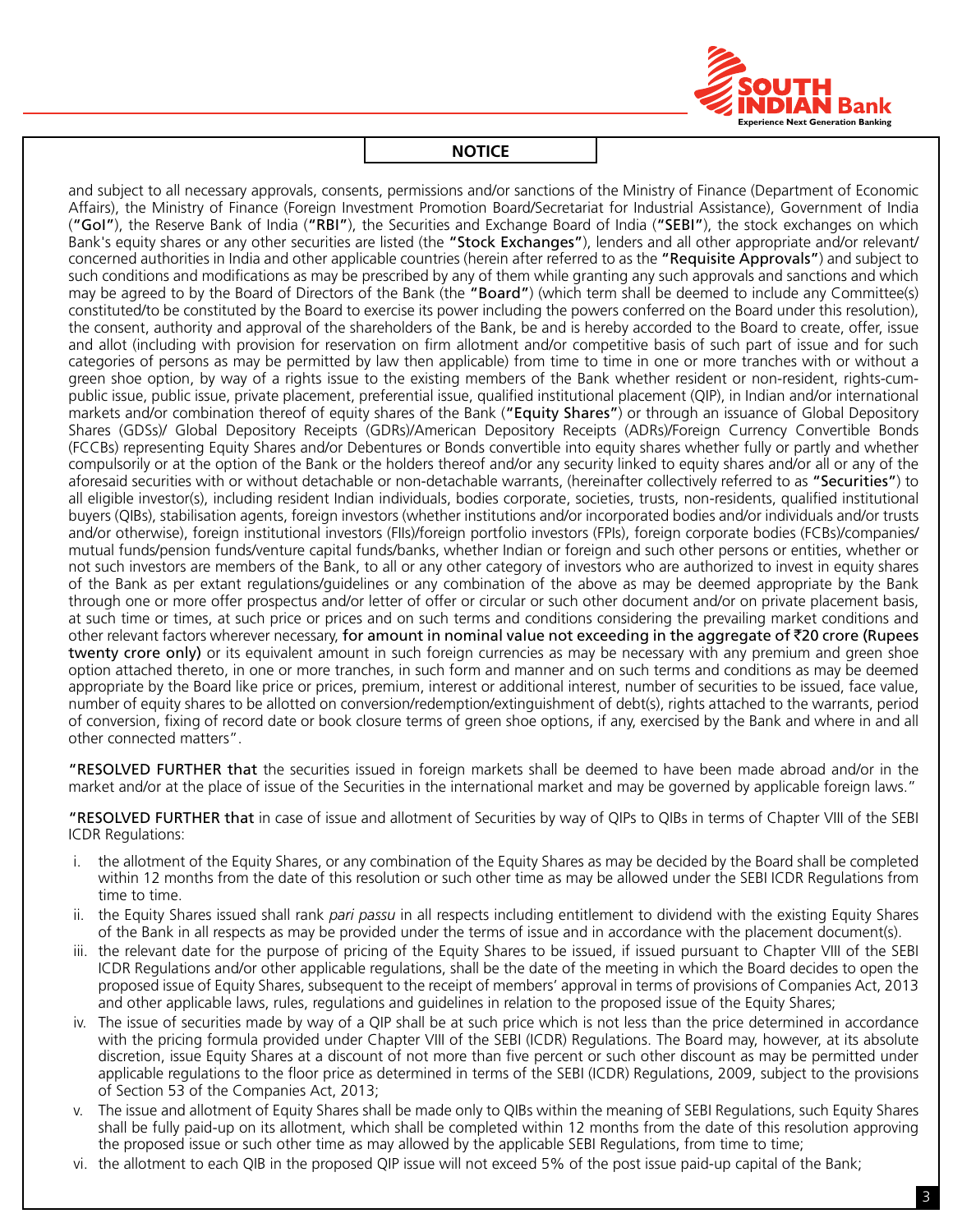

- vii. The Equity Shares shall not be eligible to be sold for a period of 1 year from the date of allotment, except on a recognized stock exchange or except as may be permitted from time to time by the SEBI (ICDR) Regulations;
- viii. The total amount raised in such manner should not, together with the over allotment option exceed five times the net worth of the Bank as per the audited Balance Sheet of the previous financial year''.

"RESOLVED FURTHER that without prejudice to the generality of the above and subject to applicable laws and subject to Requisite Approvals including any conditions as may be prescribed while granting such approval or permissions by such governmental authority or regulatory institution, the aforesaid Securities may have such features and attributes or any terms or combination of terms that provide for the tradability and free transferability thereof in accordance with the prevailing practices in the capital markets including but not limited to the terms and conditions for issue of additional Securities."

"RESOLVED FURTHER that, subject to compliance of all applicable provisions of the Companies Act, 2013, the applicable provisions of the Companies Act, 1956, the Foreign Exchange Management Act, 2000, and the rules, circulars and guidelines issued thereunder from time to time, including the Foreign Exchange Management (Transfer or Issue of Security to a person resident outside India) Regulations, 2000, as amended, the Consolidated FDI Policy Circular of 2016, as amended, issued by the Department of Industrial Policy and Promotion, Ministry of Commerce and Industry, Government of India, from time to time, the Securities Contracts (Regulation) Act, 1956 ("SCRA"), the SEBI (ICDR) Regulations, the regulations, guidelines, circulars issued by the Reserve Bank of India, the Listing Agreements and any other applicable provisions of law if any, the Board, any of the Directors, any member of the duly authorized committee, Managing Director & CEO and Chief Financial Officer are jointly and severally authorised, on behalf of the Bank to make necessary applications, letters, filings to any regulatory authority, including the Reserve Bank of India, Ministry of Finance, Foreign Investment Promotion Board, as may be required for the purpose of giving effect to the foregoing."

"RESOLVED FURTHER that for the purpose of giving effect to the foregoing and without being required to seek any further consent or approval of the members of the Bank, the members shall be deemed to have given their approval thereto expressly by the authority of this resolution to the Board or Committee of Directors be and is hereby authorized for and on behalf of the members of the Bank:

- a) To appoint, enter into and execute all such arrangements, as the case may be, with any lead managers, merchant bankers, managers, underwriters, bankers, financial institutions, solicitors, advisors, guarantors, depositories, registrars, transfer agents, custodians, trustees, lawyers, chartered accountants, company secretaries, experts in banking industry, consultants, book runners and such other intermediaries ("the Agencies") as may be necessary and to remunerate any of the agencies in any manner including payment of commission, brokerage or fee for their services or otherwise and reimburse expenses that may be incurred by them in relation to their services to the Bank.
- b) To issue, directly or through any agency duly authorised depository receipt(s) / certificates of shares or other securities to afford a proper title to the holder thereof and to enable such holder to trade in the securities or underlying securities as such person may require to the extent lawfully permitted in India or in any other country where the securities have been issued subject to statutory regulations in India or in any other country and in accordance with the norms and practices prevailing in India or any other country.
- c) To issue and allot such number of equity shares as may be required to be issued and allotted upon conversion of any Securities or as may be necessary in accordance with the terms of the offering, all such further equity shares ranking *pari passu* with the existing equity shares of the Bank in all respects except provided otherwise under the terms of issue of such securities and in the offer document.
- d) To approve offer document, circulars, notice and such other documents (including amending, varying or modifying the same, as may be considered desirable or expedient) as finalized in consultation with the lead managers, underwriters, and/or advisors in accordance with applicable laws, rules, regulations and guidelines and to take decisions to open the issue, decide bid opening and closing date, the issue price, the number of Equity Shares to be allotted and the basis of allotment of Shares.
- e) To dispose of the unsubscribed portion of the shares or securities to such person(s) and in such manner and on such terms as the Board may in its absolute discretion think most beneficial to the Bank, including offering or placing them with resident or non-resident/foreign investor(s) (whether institutions and/or incorporated bodies and/or individuals and/or trusts and/or otherwise) / foreign institutional investors (FIIs)/ foreign portfolio investors (FPIs) / mutual funds / pension funds / venture capital funds /banks and/or employees and business associates of the Bank or such other person(s) or entity(ies) or otherwise, whether or not such investors are members of the Bank.
- f) To retain over subscription up to such percentage as may be permitted by the applicable regulations and by relevant authorities.
- g) To obtain listing of all or any of its new shares / existing shares or other securities in any stock exchange in India or elsewhere in the world including the New York Stock Exchange, London Stock Exchange, Dubai International Financial Exchange, Singapore Stock Exchange, Luxembourg Stock Exchange, NASDAQ or any other Stock Exchanges subject to such statutory compliances as may be necessary in India or in such other country and further subject to such conditions as the stock exchanges may require.
- h) To do such acts, deeds, matters and things as it/they may at its/their discretion deem necessary or desirable for such purpose, including without limitation, if required, filing a Registration Statement and other relevant documents with United States Securities and Exchange Commission, or such other regulatory authority as may be necessary for listing the Securities on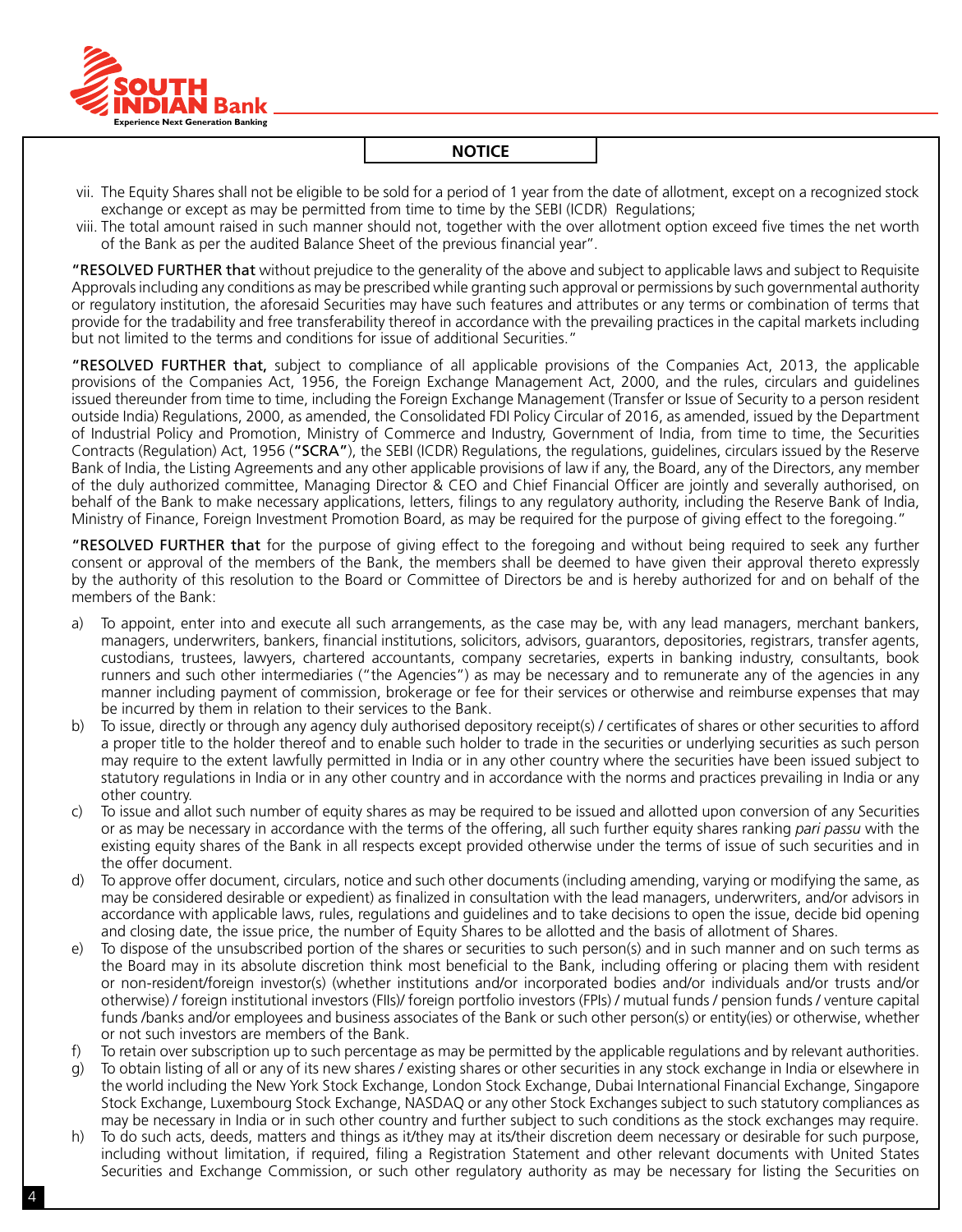

the Luxembourg Stock Exchange or New York Stock Exchange ("NYSE") and/or NASDAQ or such other international stock exchanges and the entering into of depository arrangements in regard to any such issue or allotment.

- i) To agree to and make and accept such conditions, modifications and alterations stipulated by any of the relevant authorities while according approvals, consents or permissions to the issue as may be considered necessary, proper and expedient.
- j) To do all such acts, deeds, matters and things as the Board may, in its absolute discretion, deem necessary or desirable for such purpose, including without limitation, the determination of the terms thereof, for entering into arrangements for managing, underwriting, marketing, listing and trading, banking and custodian arrangements and to sign all deeds, documents and writings and to pay any fees, commissions, remuneration, expenses relating thereto and with power on behalf of the Bank to settle all questions, difficulties, doubts that may arise in regard to such offer(s) or issue(s) or allotment(s), as it may, in its, absolute discretion, deem fit and with power on behalf of the Bank to settle any questions, difficulties or doubts that may arise in regard to any such issue(s) /offer(s) or allotment(s) or otherwise.
- k) To delegate from time to time, all or any of the powers conferred herein upon the Board or Committee of Directors or the Director/s or any other Officer/s of the Bank".

#### 10. To consider and if thought fit, to pass, with or without modification, the following resolution as a Special Resolution:

"RESOLVED that pursuant to Section 42 and other applicable provisions, if any, of the Companies Act, 2013, as amended, and the rules made thereunder, Companies (Prospectus and Allotment of Securities) Rules, 2014, Securities and Exchange Board of India (Issue and Listing of Debt Securities) Regulations, 2008 including any amendment, the applicable provisions of the Banking Regulation Act, 1949, as amended, and the rules, circulars and guidelines issued by Reserve Bank of India ("RBI") from time to time (including any statutory amendment(s) or modification(s) or re-enactment(s) thereof for the time being in force) and all other relevant provisions of applicable law(s), the provisions of the Memorandum and Articles of Association of the Bank and subject to such other approval(s), consent(s), permission(s) and sanction(s) as may be necessary from the statutory authority(ies) concerned, including RBI, the approval of the Members of the Bank be and is hereby accorded to the Board of Directors of the Bank (hereinafter referred to as "Board" and which term shall be deemed to include any Committee of the Board or any other persons to whom powers are delegated by the Board as permitted under the Companies Act, 2013) for borrowing/raising of funds in Indian/foreign currency by issue of debt securities including but not limited to non-convertible debentures, bonds (including bonds forming part of Tier I capital/Tier II capital in accordance with and subject to the terms and conditions specified in the Basel III Capital Regulations prescribed by RBI, long terms infrastructure bonds or such other securities as may be permitted by RBI from time to time) in domestic and/or overseas market, on a private placement basis and/ or for making offers and/or invitations therefore and/or issue(s)/issuances therefore, on private placement basis, for a period of one year from the date hereof, in one or more tranches and/or series and under one or more shelf disclosure documents and/or one or more letters of offer and on such terms and conditions for each series/tranches including the price, coupon, premium, discount, tenor etc., as deemed fit by the Board, as per the structure and within the limits permitted by the RBI, of an amount not exceeding `500 crore (Rupees Five Hundred Crore only), within the overall borrowing limits of the Bank, as approved by the Members from time to time."

"RESOLVED FURTHER that the Board of Directors of the Bank or any Committee of the Board or such other persons as may be authorized by the Board, be and are hereby authorized to negotiate, modify and finalize the terms and conditions of the debt securities and sign the relevant documents/agreements in connection with the private placement of the debt securities, including without limitation, the private placement offer letter (along with the application form), information, memorandum, disclosure documents, debenture subscription agreement, debenture trust deed and any other documents as may be required, in connection with the offering(s), issuance(s)and/or allotment(s) on private placement of debt securities by the Bank and to further delegate the above powers to any Committee of Directors or any personnel of the Bank to act on their behalf as they may deem fit and to do all such other acts and things and to execute all such documents as may be necessary for giving effect to this resolution."

By order of the Board

Place :Nedumbassery (JIMMY MATHEW) Date : May 26, 2017 COMPANY SECRETARY

#### Notes:

- 1. A MEMBER ENTITLED TO ATTEND AND VOTE AT THE ANNUAL GENERAL MEETING (AGM OR THE MEETING) IS ENTITLED TO APPOINT A PROXY TO ATTEND AND VOTE ON A POLL, INSTEAD OF HIMSELF/HERSELF AND THE PROXY NEED NOT BE A MEMBER OF THE BANK. A PERSON CAN ACT AS PROXY ON BEHALF OF MEMBERS UP TO AND NOT EXCEEDING FIFTY AND HOLDING IN THE AGGREGATE NOT MORE THAN TEN PERCENT OF THE TOTAL SHARE CAPITAL OF THE BANK. FURTHER, A MEMBER HOLDING MORE THAN TEN PERCENT, OF THE TOTAL SHARE CAPITAL OF THE BANK CARRYING VOTING RIGHTS MAY APPOINT A SINGLE PERSON AS PROXY AND SUCH PERSON SHALL NOT ACT AS PROXY FOR ANY OTHER PERSON OR MEMBER.
- 2. THE INSTRUMENT APPOINTING PROXY SHOULD, HOWEVER, BE DEPOSITED AT THE REGISTERED OFFICE OF THE BANK NOT LESS THAN FORTY EIGHT HOURS BEFORE THE COMMENCEMENT OF THE MEETING.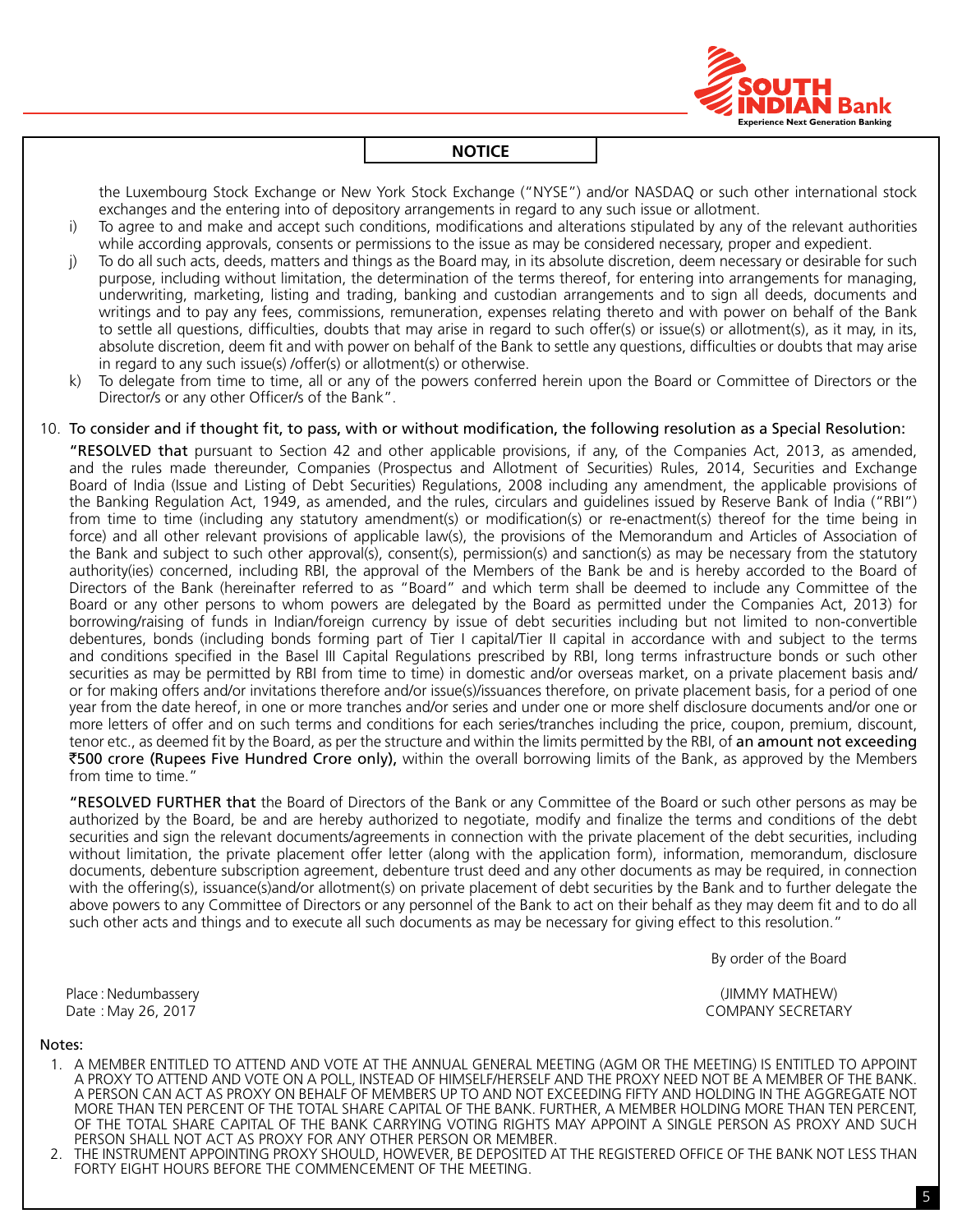

- 3. MEMBERS/PROXIES SHOULD FILL THE ATTENDANCE SLIP FOR ATTENDING THE MEETING AND BRING THEIR ATTENDANCE SLIPS TO THE MEETING.
- 4. An Explanatory Statement setting out of the material facts pursuant to Section 102(1) of the Companies Act, 2013 relating to the Special Business to be transacted at the Meeting is annexed hereto.
- 5. In case of Joint holders attending the Meeting, only such joint holder who is higher in the order of names will be entitled to vote.
- 6. Corporate Members are requested to send a duly certified copy of the Board Resolution authorizing their representative(s) to attend and vote on their behalf at the Meeting.
- 7. The Register of Members and Share Transfer Books of the Bank will remain closed from Wednesday the 5th day of July, 2017, to Tuesday the 11th day of July, 2017 (both days inclusive). Dividend on equity shares as recommended by the Board for the year ended March 31, 2017, if declared at the meeting, will be paid on and from Monday, July 17, 2017 to Friday, July 21 2017:
	- a) In respect of shares held in dematerialized mode, to all beneficial owners as per the details furnished by National Securities Depository Limited (NSDL) and Central Depository Services (India) Limited (CDSL) at the close of business hours on Tuesday, July 4, 2017, and
	- b) To those members holding shares in physical form, whose names appear in the Bank's Register of Members at the close of business hours on Tuesday, July 11,2017 after giving effect to all valid transfers in physical form lodged with the Bank and/or its Share Transfer Agents on or before Tuesday, July 4, 2017.

Further, letters were sent in May 2017 to shareholders whose dividend amount for FY 2009-10 as well as subsequent dividend warrants issued upto FY 2015-16 were outstanding indicating a timeline to claim the outstanding dividend amounts failing which the corresponding shares (if dividend is not claimed for a consecutive period of 7 years from the FY 2008-09) alongwith unclaimed dividend of 2009-10 will be transferred to the Demat account of IEPF Authority in adherence to the procedures prescribed under the Rules.

- 8. All documents referred to in the notice are open for inspection at the Registered Office of the Bank on all working days between 10.00 a.m. and 1.00 p.m. up to the date of the Annual General Meeting.
- 9. All dividends remaining unclaimed or unpaid including the balance in Dividend Account up to and including financial year 1994 95 have been transferred to the General Revenue Account of the Central Government. Any claim in respect of transferred amounts shall be made to the Registrar of Companies, Kerala, Company Law Bhavan, Bharath Matha College P.O., Kochi – 682 021. Members may kindly note that the unclaimed/unpaid dividend amounts for the years from 1996 – 97 to 2008 – 2009 have already been transferred to the Investors' Education and Protection Fund (the Fund) as required under Section 125 of the Companies Act, 2013 and that no claim can be made against the dividend amounts of the above mentioned years.
- 10. Members may please note that there is a facility for nomination, in the prescribed form, of any person to whom shares in the Bank held by such Member shall vest in the event of his/her death.
- 11. Shares of the Bank are traded in dematerialized form. Members may opt for availing the benefits of electronic holding/ transfer of shares held by them.
- 12. Members should notify the changes in their address immediately to the Transfer Agents/Depository Participants as the case may be, giving full details in block letters with Pin Code and Post Office along with address proof and photo identity proof.
- 13. Members may please note that, a copy of the PAN card of both the transferor and the transferee must mandatorily be submitted along with the transfer deed for registering transfer of physical shares.
- 14. Members described as "Minors" in the address but who have attained majority of age, may get their status in Register of Members updated by producing proof of age.
- 15. Members holding (physical) shares in identical order of names in more than one folio are requested to write to the Share Transfer Agents to facilitate consolidation of their holdings in one folio.
- 16. Brief profile and other required information about the Directors proposed to be appointed/re-appointed, as required under Regulation 36 of the Securities and Exchange Board of India (Listing Obligations and Disclosure Requirements) Regulations, 2015 is attached to this Notice.

#### 17. E-Voting:

 In terms of Section 108 of the Companies Act, 2013 read with the Companies (Management and Administration) Rules, 2014 as amended, the Bank is providing the 'remote e-voting' (e-voting from a place other than venue of the AGM) facility through Central Depository Services (India) Limited (CDSL) as an alternative, for all members of the Bank to enable them to cast their votes electronically, on the resolutions mentioned in the notice of the 89th Annual General Meeting of the Bank, dated May 26,2017 (the AGM Notice). E-voting facility to its members holding share in physical or dematerialized form, as on the cut-off date, being Tuesday, 4th July, 2017, to exercise their right to vote by electronic means on any or all of the business specified in the accompanying Notice (the "Remote e-voting.").

The instructions for shareholders voting electronically are as under:

- i. The remote e-voting commence on Saturday July 8, 2017 at 10.00 a.m. (IST) and ends on Monday July 10, 2017 at 5.00 p.m. (IST). During this period shareholders of the Bank, holding shares either in physical form or in dematerialized form, as on the cut-off date i.e. July 4, 2017 may cast their votes electronically. The remote e-voting module shall be disabled by CDSL for voting after 5.00 p.m. (IST) on July 10, 2017.
- ii. The shareholders should log on to the e-voting website: www.evotingindia.com.
- iii. Click on Shareholders.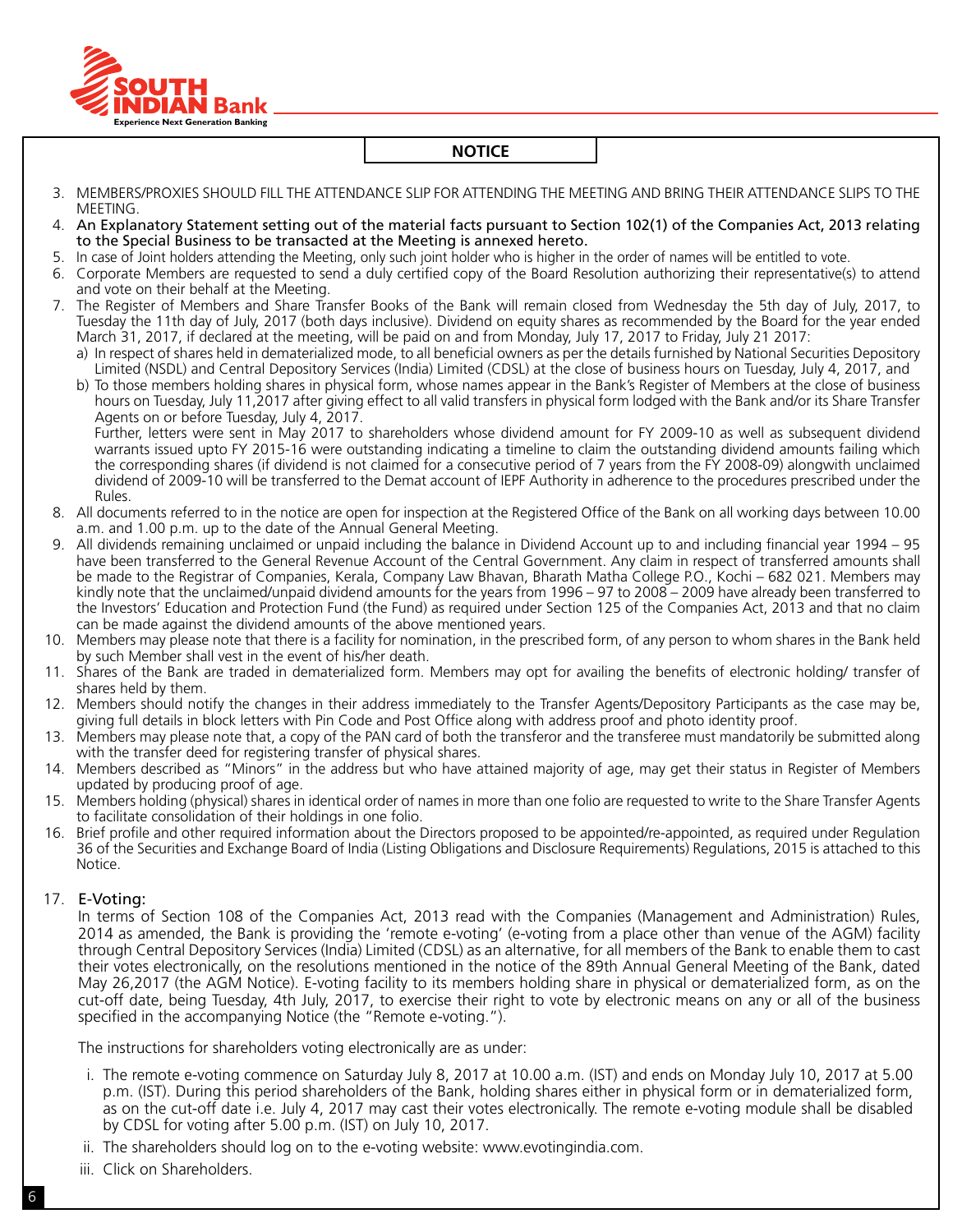

iv. Now Enter your User ID

- a. For CDSL: 16 digits beneficiary ID.
- b. For NSDL: 8 Character DP ID followed by 8 Digits Client ID.
- c. Members holding shares in Physical Form should enter the 6 digits Folio Number registered with the Company as user id (for example user id of Folio No. SIB012345 will be '012345').
- v. Next enter the Image Verification as displayed and Click on Login.
- vi. If you are holding shares in demat form and had logged on to www.evotingindia.com and voted on an earlier voting of any company, then your existing password is to be used.
- vii. If you are a first time user, follow the steps given below:

|                                     | For members holding shares in Demat Form / Physical Form                                                                                                                                               |
|-------------------------------------|--------------------------------------------------------------------------------------------------------------------------------------------------------------------------------------------------------|
| PAN                                 | Enter your 10 digit alpha-numeric PAN issued by Income Tax Department (Applicable for both demat)<br>shareholders as well as physical shareholders).                                                   |
|                                     | Members who have not updated their PAN with the company/Depository Participant are requested to<br>use the sequence number (printed on the attendance slip) in the PAN field.                          |
| Dividend Bank<br>Details OR Date of | Enter the Dividend Bank Details OR Date of Birth in (dd/mm/yyyy) format as recorded in your demat<br>account or in the company records in order to login.                                              |
| Birth (DOB)#                        | If both the details are not recorded with the depository or company please enter the Registered folio<br>number/DP ID & Client ID in the Dividend Bank details field as mentioned in instruction (iv). |

# There are 2 fields provided. Any one details to be entered.

- viii. After entering these details appropriately, click on "SUBMIT" tab.
- ix. Members holding shares in physical form will then directly reach the Company selection screen. However, members holding shares in demat form will now reach 'Password Creation' menu wherein they are required to mandatorily enter their login password in the new password field. Kindly note that this password is to be also used by the demat holders for voting for resolutions of any other company on which they are eligible to vote, provided that company opts for e-voting through CDSL platform. It is strongly recommended not to share your password with any other person and take utmost care to keep your password confidential.
- x. For Members holding shares in physical form, the details can be used only for e-voting on the resolutions contained in this Notice.
- xi. Click on the EVSN for the relevant <Company Name> on which you choose to vote. In this case, it would be The South Indian Bank Limited.
- xii. On the voting page, you will see "RESOLUTION DESCRIPTION" and against the same the option "YES/NO" for voting. Select the option YES or NO as desired. The option YES implies that you assent to the Resolution and option NO implies that you dissent to the Resolution.
- xiii. Click on the "RESOLUTIONS FILE LINK" if you wish to view the entire Resolution details.
- xiv. After selecting the resolution you have decided to vote on, click on "SUBMIT". A confirmation box will be displayed. If you wish to confirm your vote, click on "OK", else to change your vote, click on "CANCEL" and accordingly modify your vote. xv. Once you "CONFIRM" your vote on the resolution, you will not be allowed to modify your vote.
- xvi. You can also take out print of the voting done by you by clicking on "Click here to print" option on the Voting page.
- xvii. If you as a Demat account holder have forgotten the existing password, then enter the User ID and the image verification code and click on Forgot Password and enter the details as prompted by the system.
- xviii. Shareholders can also cast their vote using CDSL's mobile app m-Voting available for android based mobiles. The m-Voting app can be downloaded from Google Play Store. Apple and Windows phone users can download the app from the App Store and the Windows Phone Store respectively. Please follow the instructions as prompted by the mobile app while voting on your mobile.
- xix. Note: For Non-Individual Shareholders and Custodians:
	- Non-Individual shareholders (i.e., other than Individuals, HUF, NRI etc.) and Custodian are required to log on to www.evotingindia.com and register themselves as Corporates and Custodians respectively.
	- A scanned copy of the Registration Form bearing the stamp and sign of the entity should be emailed to: helpdesk. evoting@cdslindia.com.
	- • After receiving the login details, a Compliance User should be created using the admin login and password. The Compliance User would be able to link the account(s) for which they wish to vote on.
	- The list of accounts linked in the login should be mailed to helpdesk.evoting@cdslindia.com and on approval of the accounts they would be able to cast their vote.
	- A scanned copy of the Board Resolution and Power of Attorney (POA) which they have issued in favour of the Custodian, if any, should be uploaded in PDF format in the system for the scrutinizer to verify the same.
- xxi. In case you have any queries or issues regarding e-voting, you may refer the Frequently Asked Questions ("FAQs") and e-voting manual available at www.evotingindia.com, under help section or write an email to helpdesk.evoting@cdslindia.com. or call on toll free no.: 1800-200-5533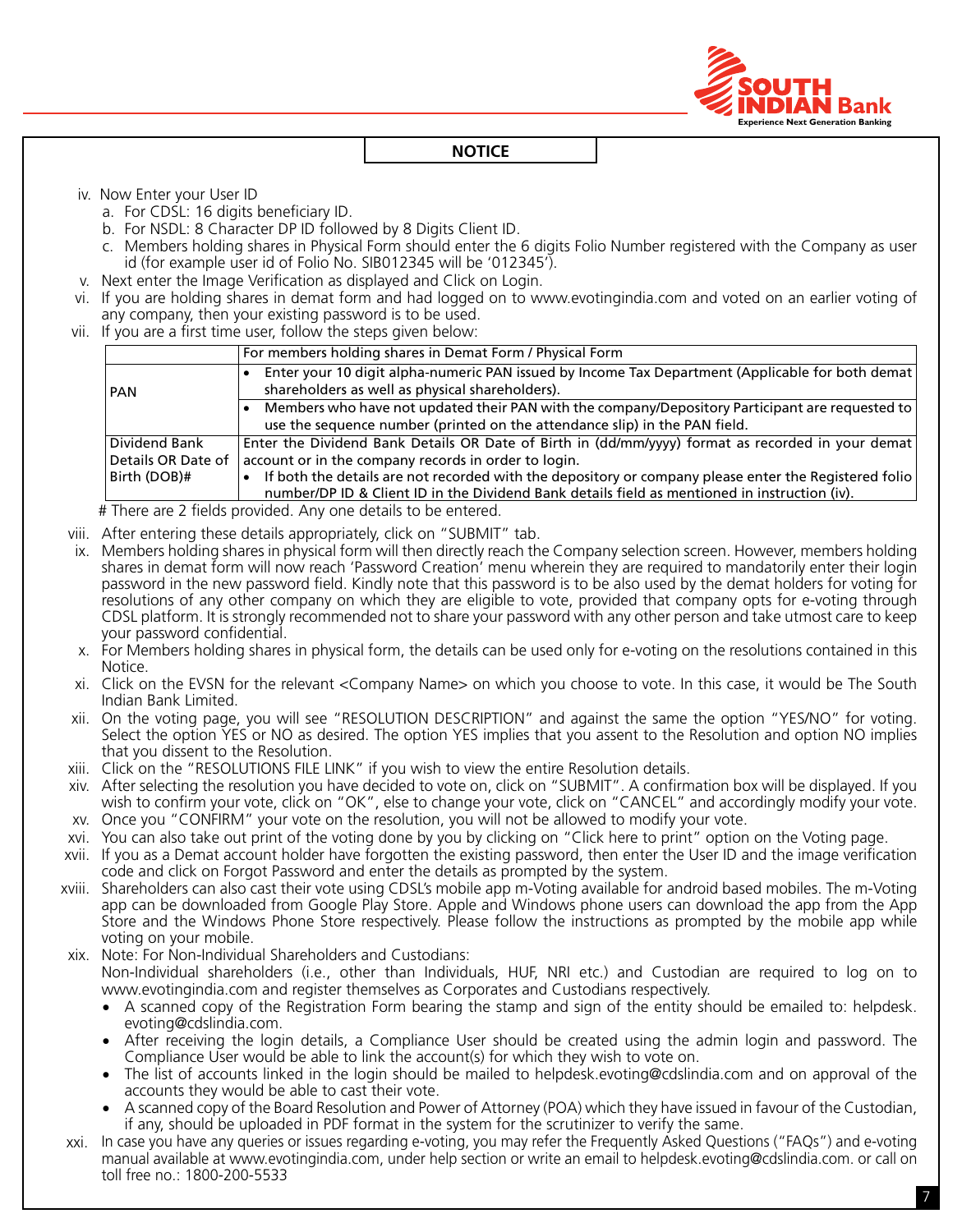

- 18. In terms of the recent amendment to the Companies (Management and Administration) Rules, 2014 with respect to the voting through electronic means, the Bank is also offering the facility for voting by way of venue e-voting/physical ballot. The Members attending the meeting should note that those who are entitled to vote but have not exercised their right to vote by Remote e-voting, may vote at the AGM via electronic means/ballot for all businesses specified in the accompanying Notice. The Members who have exercised their right to vote by Remote e-voting may attend the AGM but shall not vote at the AGM. The voting rights of the Members shall be in proportion to their shares of the paid-up equity share capital of the Bank as on the cut-off date being Tuesday, July 4, 2017, subject to the provisions of the Banking Regulation Act, 1949, as amended.
- 19. The Board of Directors has appointed Mr. Sivakumar P, FCS, CMA,CMA (USA), Practicing Company Secretary (Partner SVJS & Associates, Company Secretaries) or failing him Mr. P. D. Vincent, LLB, MBA, FCS, Practicing Company Secretary (Partner SVJS & Associates, Company Secretaries) as the Scrutinizer to scrutinize the voting and Remote e-voting process in a fair and transparent manner.
- 20. Any person, who acquires shares of the Bank and become member of the Bank after the cut-off date for despatch of the notice (i.e., after May 26 2017) and holding shares as of the cut-off date for e-voting (i.e., July, 4, 2017) may obtain the login id and password by sending a request at btschennai@gmail.com or helpdesk@btsindia.co.in or helpdesk.evoting@cdslindia.com. A person who is not a Member as on the cut off date should treat this Notice for information purposes only.
- 21. The Results on above resolutions shall be declared not later than 48 hours from the conclusion of the AGM of the Bank and the resolutions will be deemed to be passed on the AGM date subject to receipt of the requisite number of votes in favour of the Resolutions.
- 22. The Results declared along with Scrutinizer's Report(s) will be available on the website of the Bank (www.southindianbank.com) within two (2) days of passing of the resolutions and communication of the same to the BSE Limited and the National Stock Exchange of India Limited.
- 23. In support of the "Green Initiative" announced by the Government of India, electronic copy of the Annual Report and this Notice inter-alia indicating the process and manner of e-voting along with Attendance Slip and Proxy Form are being sent by e-mail to those shareholders whose e-mail addresses have been made available to the Bank/Depository Participants unless member has requested for a hard copy of the same. For members who have not registered their e-mail addresses, physical copies of this Notice inter-alia indicating the process and manner of e-voting along with attendance slip and proxy form will be sent to them in the permitted mode. Further, in terms of Rule 18 of the Companies (Management and Administration) Rules, 2014, a company may give notice through electronic mode addressing to the person entitled to receive such e-mail as per the records of the company or as provided by the depository, provided that the company shall provide an advance opportunity at least once in a financial year, to the member to register his e-mail address and changes therein and such request may be made by only those members who have not got their e-mail id recorded or to update a fresh e-mail id and not from the members whose e-mail ids are already registered. In view of the above, the Bank hereby requests the members who have not updated their e-mail IDs to update the same with their respective Depository Participant(s) or M/s BTS Consultancy Services Private Limited, Registrar and Transfer Agent (R&T) of the Bank as applicable. Further, members holding shares in electronic mode also requested to keep their e-mail addresses updated with the Depository Participants/R&T of the Bank. Members holding shares in physical mode are also requested to update their e-mail addresses by writing to the R&T of the Bank quoting their folio number(s).
- 24. All communications/correspondence with regard to Equity Shares and dividend may be forwarded to the Share Transfer Agents at the address given below:

M/s BTS Consultancy Services Pvt. Ltd., M S Complex, 1st Floor, No. 8, Sastri Nagar, Near 200 Feet Road/RTO Kolathur, Kolathur, Chennai – 600 099 Phone: 044-25565121, Fax No. 044-25565131 E-mail: ramesh@btsindia.co.in, helpdesk@btsindia.co.in

#### **Statement of material facts as required under Section 102(1) of the Companies Act, 2013 annexed to and forming part of the Notice dated May 26, 2017:**

#### Item No.3 Although not required, the Explanatory Statement is being given in respect of Item No.[3] of the Notice

Sri Cheryan Varkey (DIN-06884551) who was appointed as a Director at the 88th AGM held on July 8 , 2016 liable to retire by rotation in the ensuing AGM and does not offer himself for re-appointment. In his place, it is recommended to appoint Sri. Achal Kumar Gupta (DIN: 02192183), who was appointed as an additional Director of the Bank w.e.f. 11th January, 2017 pursuant to the provisions of Section 161 of the Companies Act, 2013, holds office up to the date of this Annual General Meeting of the Bank and is eligible for appointment. In terms of Section 160 of the Companies Act, 2013, the Bank has received a notice in writing along with a deposit of Rs.1,00,000/- signifying the intention to propose the candidature of Mr. Achal Kumar Gupta for the office of Director. Further, Mr.Achal Kumar Gupta's appointment is in compliance with the provisions of Section 10A of the Banking Regulation Act, 1949, and in the opinion of the Board also, he fulfills the conditions specified under the Companies Act, 2013 for such an appointment. The detailed profile of Sri. Achal Kumar Gupta, Directorship and Committee position held by him in other Companies is included in Corporate Governance Report forming part of the Annual Report and the same be deemed to have been included herein and forms an integral part of this explanatory statement.

Save and except Sri. Achal Kumar Gupta and Sri Cheryan Varkey none of the Directors nor Key Managerial Personnel or relatives thereof are, in any way, concerned or interested in the above Resolution.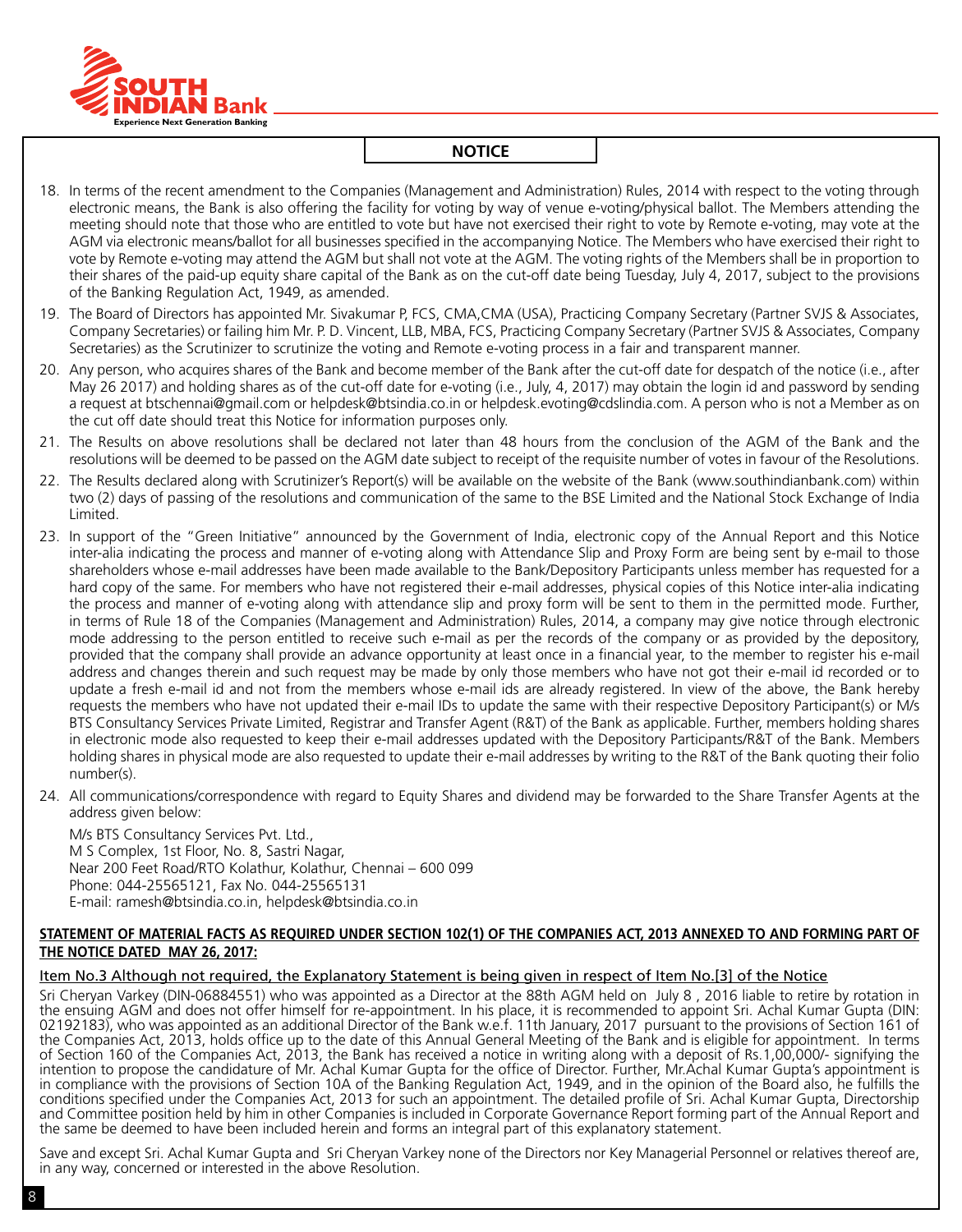

## Item No.05

In accordance with the provisions of Section 139 and Section 143(8) of the Companies Act, 2013/RBI and other regulatory requirements, the shareholders of the Bank may authorize its Board of Directors to appoint branch auditors for those branches, which are not proposed to be audited by the auditors of the Bank, in consultation with the Bank's Central Statutory Auditors.

Accordingly, your Directors recommend the adoption of the Resolution No. 5 of the Notice.

None of the Directors, Key Managerial Personnel or relatives thereof are, in any way, concerned or interested in this resolution.

## Item No.06

Sri. Amithaba Guha, former Part-time Chairman has demitted office of the Chairman of the Bank on November 1, 2016 on expiry of his tenure approved by RBI. The Nomination and Remuneration Committee vide Resolution No. NRC/SEC/10/16-17 dt. August 01, 2016 had recommended appointment of Sri Salim Gangadharan as Non-Executive Part time Chairman (Non-Independent) in the vacancy and Board approved the same vide agenda no. DBR/SEC/S-115/16-17 dt. August 02, 2016 RBI vide letter DBR.Appt. No. 4811/08.51.001/2016-17 dated October 27, 2016 approved the appointment of Sri. Salim Gangadharan as Non-Executive Part time Chairman of the Bank and terms and conditions of appointment.

Sri Salim Gangadharan aged 63 is a post graduate in Economics and CAIIB. He is an exemplary scholar having substantial exposure in Banking Sector. He has over 36 years varied experience in Reserve Bank of India. He retired as Principal Chief General Manager and Regional Director, Reserve Bank of India, Trivandrum in October, 2013. He was on secondment to the Central Bank of Oman for five years. He is also a consultant of the IMF and UNDP. He is part of several internal working groups of the Reserve Bank of India/Government of India. He was an observer under Banking Regulation Act, 1949 in Catholic Syrian Bank for an year. He is an Independent Director on the Board of The National Securities Clearing Corporation Ltd., Mumbai and Kerala Infrastructure Investment Fund Board (KIFB). He has been on the Board of the Bank, since January 16, 2014.

His rich banking experience will be of immense benefit to the Bank and hence the Board recommended his appointment as Non-Executive Part-time Chairman of the Bank on the terms and conditions mentioned herein below:

|    | Remuneration                                     | Amount                                                                                                                                                                                                                                                                   |
|----|--------------------------------------------------|--------------------------------------------------------------------------------------------------------------------------------------------------------------------------------------------------------------------------------------------------------------------------|
|    | Salary                                           | Honorarium - ₹6,00,000/- (Rupees six lakhs only) per annum                                                                                                                                                                                                               |
| 2. | Sitting fees and other allowances, if<br>any     | Sitting fees for attending the Board and Committee meetings of the Board as applicable to the other<br>Directors of the Bank.                                                                                                                                            |
| 3  | Telephone Allowance                              | ₹60,000/- per annum                                                                                                                                                                                                                                                      |
|    | Perquisites                                      |                                                                                                                                                                                                                                                                          |
|    | Use of bank's car                                | For official purpose - Bank's car will be provided for official purpose<br>ii. For private purpose - Bank's car will be provided subject to recovery of $\overline{2}250/-$ per month up to 750 Kms,<br>and be 60% of the rate fixed by the RTA beyond 750 Kms per month |
|    | Travelling & Halting allowances                  | As applicable to MD & CEO of the Bank.                                                                                                                                                                                                                                   |
| 3. | Personal Accident Insurance                      | Will be covered under personal accident on official tour by appropriate insurance policy for a sum of<br>₹35.00 lakh during his tenure.                                                                                                                                  |
| 4. | entertainment<br>Reimbursement<br>of<br>expenses | Will be eligible for re-imbursement of actual entertainment expenses incurred by him up to<br>₹50,000/- per annum on production of bills.                                                                                                                                |

Members are requested to pass the resolution under Item No. 6 as an Ordinary Resolution.

None of the Directors or Key Managerial Personnel and their relatives excepting Sri Salim Gangadharan, are in any way, concerned or interested in this resolution.

#### Item No. 07

Sri. V. G. Mathew was appointed as the Managing Director and Chief Executive Officer, by the Board of the Bank for a period of three years, with effect from 1st October 2014 to 30th September 2017, for which approval from Reserve Bank of India was obtained vide letter DBOD. Appt. No.3926/08.51.001/2014-15 dated September 11,2014.

Sri. V.G. Mathew joined the South Indian Bank Ltd. as Executive Vice President on January 02, 2014 after superannuation from State Bank of India as Chief General Manager. He was appointed as Managing Director & CEO of the Bank for a period of 3 years with effect from October1, 2014 to September 30, 2017 with the approval of Reserve Bank of India under Section 35B of the Banking Regulation Act, 1949 vide letter No. DBOD.Appt. No.3926/08.51.001/2014-15 dt. September 11, 2014. The terms and conditions of the said appointment was approved by the Shareholders of the Bank at the 86th Annual General Meeting held on July 16, 2014. The current tenure of Sri V. G. Mathew, MD & CEO of the Bank will expire on September 30, 2017.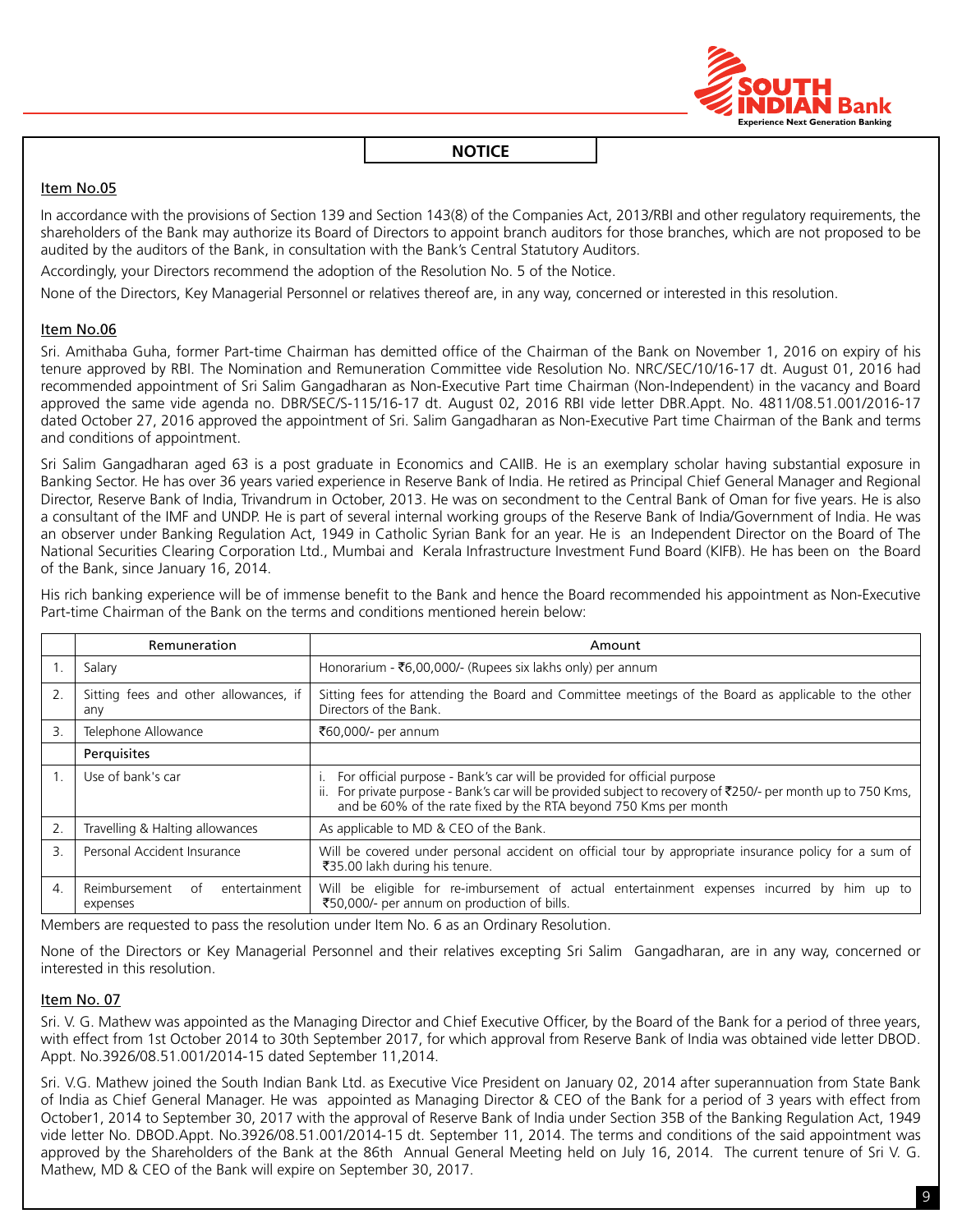

Under the leadership of Sri V. G. Mathew giant strides have been made by the Bank in all areas of business during the last three years. Total business of the Bank has increased by ₹30,868 Crore from ₹82,333 Crore as on 30.09.2014 to ₹1,13,201 Crore as on 31.03.2017 registering a growth of 37.49%,out of which the Deposit has grown by `19,424 Crs (41.60%) and Advance by `11,444 Crs (32.11%). Total CASA increased by Rs.5,431 Crore from ₹10,305 Crore as on 30.09.2014 to ₹15,746 Crore as on 31.03.2017, registering a growth of 52.65%. The capital and reserves increased from Rs.3,364 Crs as on 30.09.2014 to Rs.4,845 Crs as on 31.03.2017. Further Sri. Mathew has contributed immensely towards improving the functioning of the Bank. Considering the vital role played in implementing the business and control strategies and highly satisfactory performance and with a view to ensure continuance of this tempo of growth and with regard to the need to have continuity in management, The Board vide resolution No. SEC/S-058 /16-17 dated May 26, 2017, subject to the approval of RBI and shareholders, has unanimously proposed to re-appoint Mr. V. G. Mathew as Managing Director & Chief Executive Officer of the Bank for a further period of 3 years w.e.f. October 01, 2017 to September 30, 2020 on the following terms and conditions:

| Sl.No. | <b>Particulars</b>           | <b>Details</b>                                                                                                                                                                                                                                                                                                                                                                                                                       |  |
|--------|------------------------------|--------------------------------------------------------------------------------------------------------------------------------------------------------------------------------------------------------------------------------------------------------------------------------------------------------------------------------------------------------------------------------------------------------------------------------------|--|
|        | Remuneration                 |                                                                                                                                                                                                                                                                                                                                                                                                                                      |  |
|        | Salary                       | Consolidated basic salary of ₹10,00,000/- (Rupees ten lakhs only) per month with an annual increment of 20% of the basic salary per<br>month. The increment in the scale shall automatically fall due on an annual basis and shall be granted on the 1 <sup>st</sup> day of the month<br>in which it falls due.                                                                                                                      |  |
|        | Dearness Allowance           | NIL.                                                                                                                                                                                                                                                                                                                                                                                                                                 |  |
| 3      | House Rent Allowance         | Free furnished house provided by the Bank.<br>He shall be permitted to incur an expenditure up to ₹10 lakh towards furniture and fixtures, including air-conditioners for his official<br>quarters. On demitting office, the Bank is allowed to offer to him and he may purchase at his options the said furniture, fixtures,<br>fittings, appliances etc. at the then book value with a minimum value of 10% of the original price. |  |
| 4      | Conveyance Allowance         | <b>NIL</b>                                                                                                                                                                                                                                                                                                                                                                                                                           |  |
|        | Entertainment Allowance      | Reimbursement of actual entertainment expenses incurred by him up to $\bar{\tau}1,00,000/$ - per year on production of bills, reimbursement<br>permitted without bills on declaration up to ₹50,000/- per year.                                                                                                                                                                                                                      |  |
| 6      | Club membership              | Membership of a club of his choice, the entire cost of which will be borne by the Bank during his tenure.                                                                                                                                                                                                                                                                                                                            |  |
|        | Variable Pay                 | As may be decided by the Board from time to time, subject to a maximum of 25% of the annual salary permitted during the financial<br>year with prior approval of RBI. The same to be paid in one lump sum on the signing of the annual balance sheet of the Bank in the<br>month of April/May, every year as decided by the Board.                                                                                                   |  |
| 8      | Employee Stock Option Scheme | As may decided by the Board/Nomination & Remuneration Committee subject to a maximum stock option of 1,50,000 (one lakh fifty<br>thousand) shares with prior approval of RBI.                                                                                                                                                                                                                                                        |  |

#### **Perquisites**

|                                        | Free furnished house                                                       | Yes                                                                                                                                                                                                                                                                                                                                                                                                                                                                                                                                                                                                              |
|----------------------------------------|----------------------------------------------------------------------------|------------------------------------------------------------------------------------------------------------------------------------------------------------------------------------------------------------------------------------------------------------------------------------------------------------------------------------------------------------------------------------------------------------------------------------------------------------------------------------------------------------------------------------------------------------------------------------------------------------------|
| 2                                      | Free use of Bank's car                                                     |                                                                                                                                                                                                                                                                                                                                                                                                                                                                                                                                                                                                                  |
|                                        | (i) for official purposes                                                  | Yes<br>On demitting office, the Bank is allowed to offer to him and he may purchase at his options the said motor car at the then book<br>value with a minimum value of 10% of the original price.                                                                                                                                                                                                                                                                                                                                                                                                               |
|                                        | (ii) for private purpose on<br>compensating the bank with<br>suitable amt. | Recovery of ₹250/- per month up to 750 kms. Charges for private use of the car in excess of 750 kms. per month will be 60% of<br>the rate fixed by RTA.                                                                                                                                                                                                                                                                                                                                                                                                                                                          |
| 3                                      | Provident Fund/Gratuity/ Pension                                           |                                                                                                                                                                                                                                                                                                                                                                                                                                                                                                                                                                                                                  |
|                                        | Provident Fund                                                             | 10% of the total emoluments every month will be contributed by the bank to provident fund with equal contribution by MD & CEO.                                                                                                                                                                                                                                                                                                                                                                                                                                                                                   |
|                                        | Gratuity                                                                   | As per the rates of gratuity applicable to other Executives of the bank.                                                                                                                                                                                                                                                                                                                                                                                                                                                                                                                                         |
|                                        | Pension                                                                    | Not eligible.                                                                                                                                                                                                                                                                                                                                                                                                                                                                                                                                                                                                    |
| Travelling and Halting Allowances<br>4 |                                                                            |                                                                                                                                                                                                                                                                                                                                                                                                                                                                                                                                                                                                                  |
|                                        | Official Travel                                                            | Highest class by whichever mode within the country and Business class by air for foreign travel.                                                                                                                                                                                                                                                                                                                                                                                                                                                                                                                 |
|                                        | Lodging Expenses                                                           | Actual charges incurred supported by bills/vouchers.                                                                                                                                                                                                                                                                                                                                                                                                                                                                                                                                                             |
|                                        | Boarding charges                                                           | Actual charges incurred (other than alcoholic drinks) supported on production of bills/vouchers.                                                                                                                                                                                                                                                                                                                                                                                                                                                                                                                 |
|                                        | Per Diem charges/HA                                                        | a) ₹2,000/- per day for halting in Mumbai, Delhi, Kolkata and Chennai and ₹1,500/- per day for halting in all other places in India<br>in case boarding expenses are not claimed.                                                                                                                                                                                                                                                                                                                                                                                                                                |
|                                        |                                                                            | b) ₹4,000/- per day for halting in Mumbai, Delhi, Kolkata and Chennai and ₹3,000/- per day for halting in all other places in India<br>in case boarding and lodging expenses are not claimed.                                                                                                                                                                                                                                                                                                                                                                                                                    |
| 5                                      | Medical benefits                                                           | Full reimbursement of the medical expenses for domiciliary treatment and for hospitalization for self and dependent family members.<br>Upon laying down his office, after serving the Bank at least for three years as CEO of the Bank, the Bank will pay or reimburse full<br>premiums payable/paid on the policy or policies issued under medical insurance plan covering medical and hospitalization expenses<br>incurred on MD & CEO and his wife for ₹20 lakh each per annum for life. However, if no insurance is taken, the entire medical<br>expenses for self and wife would be reimbursed by the Bank. |
| 6.                                     | Insurance                                                                  | Travel, accident and death benefits/insurance of ₹35 lakh both on and off duty.                                                                                                                                                                                                                                                                                                                                                                                                                                                                                                                                  |
| 7.                                     | Telephone                                                                  | Free use of Bank's phone at residence for official purpose.                                                                                                                                                                                                                                                                                                                                                                                                                                                                                                                                                      |
| 8.                                     | Housing Loan                                                               | Eligible for Housing Loan to the maximum extent of 3 year's basic salary.                                                                                                                                                                                                                                                                                                                                                                                                                                                                                                                                        |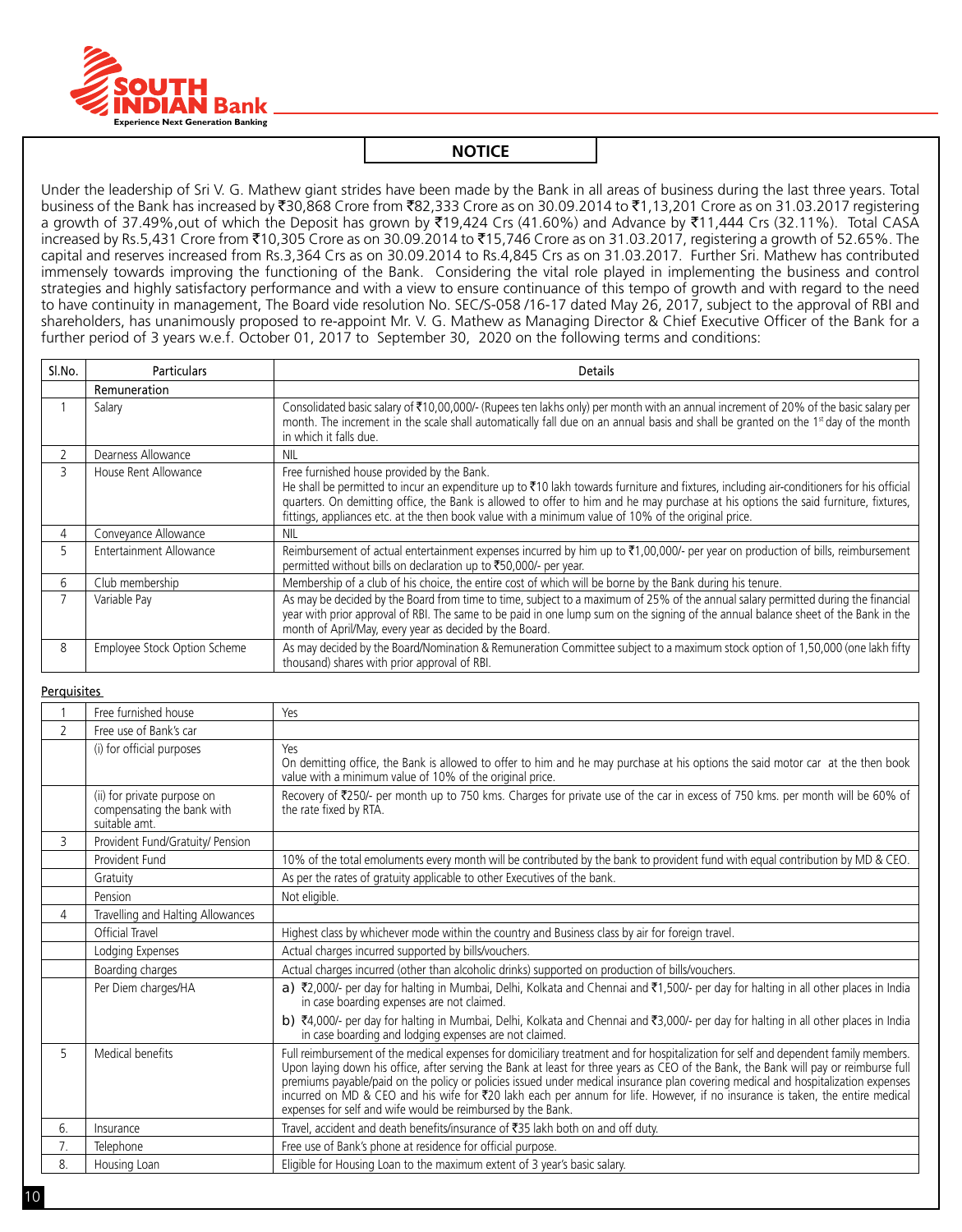

| Leave |                       |                                                                                                                                                                                                                                                             |
|-------|-----------------------|-------------------------------------------------------------------------------------------------------------------------------------------------------------------------------------------------------------------------------------------------------------|
|       | Casual Leave          | 12 working days in a year provided that not more than 4 days casual leave may be availed at any one time. No accumulation or conversion of casual<br>leave is permitted.                                                                                    |
|       | Privilege Leave       | On full emoluments computed at 1 day for 11 days of service on duty. PL may be accumulated up to and not exceeding 240 days except wherever<br>leave has been applied and it has been refused.                                                              |
|       |                       | The existing Privilege Leave at his credit remaining unavailed at the end of his present term of office be carried over and accumulated during his tenure,<br>thereafter upto the maximum permitted limit of 240 days on the existing terms and conditions. |
|       | Sick Leave            | 30 days Sick Leave for each completed year of service. Such leave could be accumulated up to 360 days. Sick Leave will be on half the emoluments<br>unless twice the amount of such leave is debited to Sick Leave.                                         |
|       |                       | The existing Sick Leave at his credit remaining unavailed at the end of his present term of office be carried over and accumulated during his tenure,<br>thereafter upto the maximum permitted limit of 360 days on the existing terms and conditions.      |
|       | Leave fare concession | Highest Class by whichever mode of travel within the country once in a year for him and his wife. If he travels abroad, reimbursement is limited to the<br>first class air fare between Kochi and New Delhi and back.                                       |
|       | Encashment of Leave   | As applicable to other Executives of the Bank. Balance of PL unavailed is permitted to be encashed at the time of final demission of office.                                                                                                                |

The Directors recommend the Resolutions at Item No.07 of the accompanying Notice for the approval of the Members of the Company by way of Special Resolution.

None of the Directors or Key Managerial Personnel and their relatives excepting Sri V. G. Mathew, are in any way, concerned or interested in this resolution.

#### Item No. 08

In terms of Section 180(1)(c) of the Companies Act, 2013, borrowings by the Company (apart from the deposits accepted in the ordinary course of business by the Company, temporary loans repayable on demand or within six months from the date of the loan, and temporary loans, if any, obtained from the Company's bankers, other than loans raised for the purpose of financing expenditure of a capital nature), in excess of the paid-up capital of the Company and its free reserves, require the approval of the Members by way of special resolution.

The Shareholders of the Bank at their meeting held on July 15, 2015 had increased the borrowing powers of the Bank to ₹6000/- crore (Rupees Six Thousand crore). In pursuance of the provisions of Section 180(1) (c), authorized the Board of Directors to borrow monies as and when required in excess of the paid-up capital and free reserves of the Bank such that the aggregate borrowing of the Bank shall not at any time exceed ₹6,000 crore (Rupees Six Thousand crore Only).

The Bank is eligible for drawing refinance from Reserve Bank of India and/or other institutions against certain types of advances. Moreover to maintain statutory reserves, the Bank may have to borrow monies from Reserve Bank of India and/or other banks in substantial sums. The Bank has issued unsecured subordinated bonds during earlier years in different tranches to augment its Tier II Capital and the Bank has further headroom for issuing various permitted debt securities. Further, considering the substantial growth in business and operations of the Bank, opportunity to raise attractive borrowings as per the recent guidelines of the Reserve Bank of India on Issue of Long Term Bonds by Banks for financing of Infrastructure and Affordable Housing, relaxation in Basel III guidelines on limit of Tier II capital to be considered for Capital Fund purpose, your approval is being sought to increase the borrowing limits from ₹6,000 crore (Rupees Six Thousand crore) to ₹10,000 crore (Rupees Ten Thousand crore). Under Section 180 of the Act, the above powers of the Board are required to be exercised only with the consent of the company by a Special Resolution.

Further, the approval is being sought for ₹500 crore of borrowing/raising funds in Indian/foreign currency by issue of debt securities by the Bank in one or more tranches in Item No. 10 of this Notice which will be within the overall borrowing limits of the Bank as proposed hereby and as may be approved by the Members, from time to time. The Directors recommend the Resolutions at Item No. 08 of the accompanying Notice for the approval of the Members of the Company by way of Special Resolution.

None of the Directors and Key Managerial Personnel of the Company or their respective relatives is concerned or interested in the passing of the Resolutions at Item No. 08.

#### Item No. 09

The present authorized capital of the Bank is ₹250 crore and the Issued and Paid-up Capital of the Bank as on March 31, 2017 is ₹180.28 crores divided in to 180,28,35,959 Equity shares of Re. 1/- each. The Bank has implemented SIB Employees Stock Option Scheme ("SIB ESOS 2008") for issue of Equity shares of ₹1/-, up to 5% of the paid-up capital of the Bank as on March 31, 2013, which when fully granted and exercised would increase the issued, subscribed and paid-up capital to ₹1,81,90,16,792 divided into 1,81,90,16,792 Equity shares of ₹1/- each.

The Bank's capital to risk weighted Assets Ratio (CRAR) as on March 31, 2017 stood at 12.37% under Basel III as against the regulatory requirement / prescribed minimum of 10.25%. The capital position as on March 31, 2016 was 11.82% as against the minimum requirement of 9.625%. The Bank could raise `630.99 crores in the recent rights issue of shares *vide* letter of offer dated February 28, 2017 which helped the Bank to report a comfortable CRAR position.

A banking company requires adequate capital not only to meet the needs of growing business, but also to meet the applicable regulatory requirements. As business grows, capital requires to be augmented. The objective of every commercial enterprise is to grow. Added to the economic and regulatory factors, innovative technological banking methods are to be introduced and such methods to be not only updated, but also have to be upgraded from time to time.

The Bank has been growing organically and has shown steady growth during the last few years. The Bank foresees significant increase in demand for credit in various sectors and in retail banking market and success in availing a strong share in this business opportunity rests on the ability of the Bank to raise adequate funds by way of Equity Shares during the financial year. As a proactive move to leverage the available business opportunities and for maintaining appropriate regulatory capitalization levels, the Bank proposes to increase the issued and paid-up capital up to the extent of ₹20 crore by issue of further Equity Shares of face value of Re.1/- each with such premium as the Board may decide.

The exact nature, proportion, size and timing of the issue of Securities will also be decided by the Board based on an analysis of the specific requirements after consulting all concerned.

Globalization has created a favourable investment climate and investors in the international markets look forward for good and viable investment opportunities. Thus it is considered prudent to raise additional funds through an issue of securities by way of a qualified institutional placement (QIP) in Indian and/or international markets, of further equity shares and/or securities convertible into equity shares, including global depository shares (GDSs)/global depository receipts (GDRs)/american depository receipts (ADRs)/foreign currency convertible bonds (FCCBs) and/or debentures or bonds convertible into equity shares whether fully or partly and whether compulsorily or at the option of the Bank or the holders thereof and/or any security linked to equity shares with or without detachable or non-detachable warrants.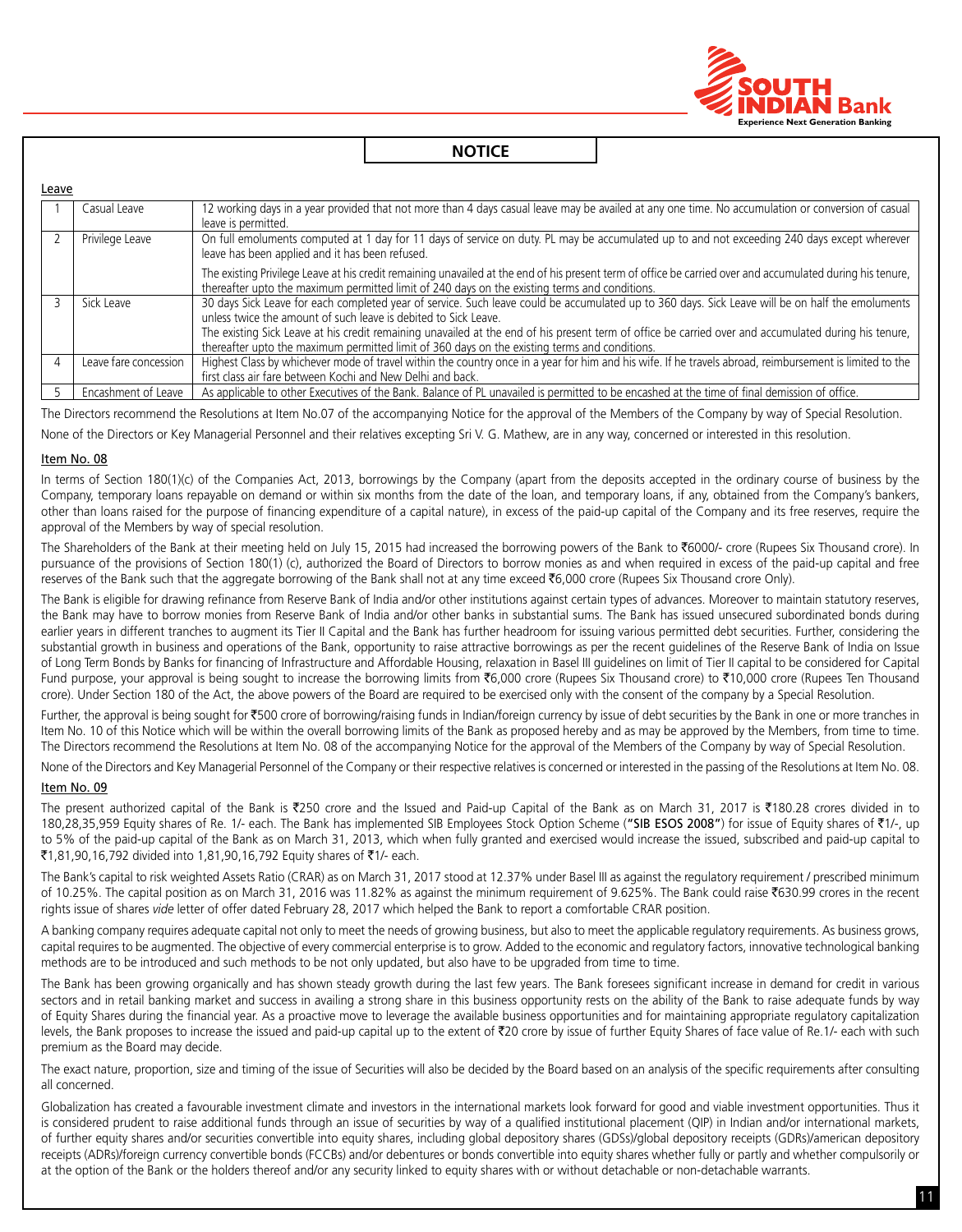

Basis or Justification of Price: The pricing of the Securities that may be issued to qualified institutional buyers pursuant to a qualified institutions placement shall be freely determined subject to such price not being less than the price calculated in accordance with Chapter VIII of the SEBI ICDR Regulations. The Bank may, in accordance with applicable law, offer a discount of not more than 5% or such percentage as permitted under applicable law on the floor price determined pursuant to the SEBI ICDR Regulations or such other discount as may be permitted under applicable law. The "Relevant Date" for this purpose in case of allotment of Equity Shares, will be the date when the Board or the Committee of the Board decides to open the qualified institutions placement for subscription or, in case of convertible securities, the date of the meeting in which the Board or Committee of Directors duly authorized by the Board decides to open the proposed issue. The Equity Shares allotted would be listed on one or more stock exchanges in India and in case of ADR/GDR, internationally. The offer/issue/allotment would be subject to the availability of the regulatory approvals, if any. The conversion of Securities held by foreign investors into Equity Shares would be subject to the applicable foreign investment cap and relevant foreign exchange regulations.

As and when the Board does take a decision on matters on which it has the discretion, necessary disclosures/intimation will be made to the stock exchanges as may be required under the provisions of the SEBI (Listing Obligations and Disclosure Requirements) Regulations, 2015, as amended (the "Listing Regulations") and other applicable laws.

The resolution is proposed to be passed as a special resolution pursuant to Section 62(1)(c) and other applicable provisions of the Companies Act, 2013. Section 62(1) of the Companies Act, 2013, provides, *inter alia,* that where it is proposed to increase the subscribed share capital of the Bank by issue and allotment of further shares, such further shares shall be offered to the persons who at the date of the offer are holders of the equity shares of the Bank, in proportion to the capital paid-up on those shares as of that date. Such issue is generally known as the rights issue. The Listing Regulations also stipulate that unless the shareholders in a general meeting decide by way of a special resolution, shares cannot be issued except by way of a rights issue. Since, the special resolution proposed in the business of the Notice may result in the issue of Equity Shares of the Bank to persons other than shareholders of the Bank, consent of the shareholders is being sought pursuant to the provisions of Section 62(1)(c) and other applicable provisions of the Companies Act, 2013 as well as applicable rules notified by the Ministry of Corporate Affairs and in terms of the provisions of the Listing Agreements executed by the Bank with the stock exchanges where the equity shares of the Bank are listed.

The special resolution under this item seeks the consent of the shareholders to make an issue of securities. the proposal also seeks to confer upon the Board absolute discretion to determine the mode, structure, price, number of shares to be issued and timing of the issue(s). The Board will fix the detailed terms of the final size of the offering, mode, exact timing, pricing of the issue and other related aspects after careful analysis and in consultation with the merchant/investment bankers, book runners and/or lead manager(s) and/or underwriter(s) and/or advisor(s) and/or such other person(s), keeping in view of the prevailing market conditions and in line with the extant guidelines issued by SEBI, RBI or any other statutory and/or other regulatory authorities.

The proposed offer is in the interests of the Company and the Directors recommend the passing of the resolution under this item as a special resolution.

The Directors, Key Managerial Personnel of the Bank and their respective relatives may be deemed to be concerned or interested in the passing of resolution to the extent of securities issued/allotted to them or to the companies in which they are director or member. Save as aforesaid, none of the Directors, Key Managerial Personnel or their respective relatives are, in any way, concerned or interested, financially or otherwise, in this resolution.

#### Item No.10

The Bank has been borrowing funds to meet the business requirements within the limits approved by the shareholders by way of issuance of various debt securities (bonds/ debentures) as permitted by Reserve Bank of India ("RBI") and in accordance with the provisions of Securities and Exchange Board of India (Issue and Listing of Debt Securities) Regulations, 2008, as amended, and other applicable laws, from time to time.

In terms of Section 42 of the Companies Act, 2013 read with Companies (Prospectus and Allotment of Securities) Rules, 2014, a Company can make private placement of securities subject to the condition that the proposed offer of securities or invitation to subscribe securities has been previously approved by the Members of the Company, by a special resolution, for each of the offers or invitations/subscriptions. In case of offer or invitation for subscription of non-convertible debentures, it shall be sufficient if the Company passes a special resolution only once in a year for all the offers or invitation for subscription of such debentures during the year.

Accordingly, the Bank had obtained the approval of Members at the AGM held on July 08, 2016 for borrowing/raising funds by issue of debt securities pursuant to the relevant provisions of the applicable circulars or quidelines issued by RBI, up to ₹1,000 crore (Rupees One Thousand Crore Only), in one or more tranches. Pursuant to the said approval, the Bank has not raised any amount by way of issue of Bonds till March 31, 2017. The current approval of Members is valid up to July 07, 2017.

In order to facilitate the raising of funds by way of issue of debt securities, it would be necessary to have the fresh approval of members in place. Accordingly, the Board of Directors, after assessing its fund requirements, has proposed to obtain the consent of the Members of the Bank for borrowing/raising funds in Indian/foreign currency by issue of debt securities including but not limited to non-convertible debentures, bonds, etc., pursuant to the relevant provisions of the applicable circulars or guidelines issued by RBI, up to ₹500 crore (Rupees Five Hundred Crore only), in one or more tranches in domestic and/or overseas market, as per the structure and within the limits permitted by RBI and other regulatory authorities, to eligible investors on private placement basis, on such terms and conditions as the Board of Directors or any Committee(s) thereof or such other persons as may be authorized by the Board, from time to time, determine and consider proper and appropriate for the Bank. This would form part of the overall borrowing limits under Section 180(1)(c) of the Companies Act, 2013. The Resolution under Section 42 of Companies Act, 2013 shall be valid for a period of one year from the date of passing of this resolution.

The pricing of the debt securities referred above depends primarily upon the rates prevailing for risk free instruments, rates on other competing instruments of similar rating and tenor in the domestic or overseas markets, investor appetite for such instruments and investor regulations which enable investments in such instruments. Further, debt securities would be issued for cash either at par or premium or at discount to the face value depending upon the prevailing market conditions, as permitted under the laws.

Accordingly, the approval of Members is being sought by way of special resolution as set out at in Item No.10 of this Notice for borrowing/raising funds in Indian/foreign currency by issue of debt securities on private placement basis.

None of the Directors or Key Managerial Personnel and their relatives are in any way, concerned or interested in this resolution.

By order of the Board

Place : Nedumbassery (JIMMY MATHEW)

Date : May 26, 2017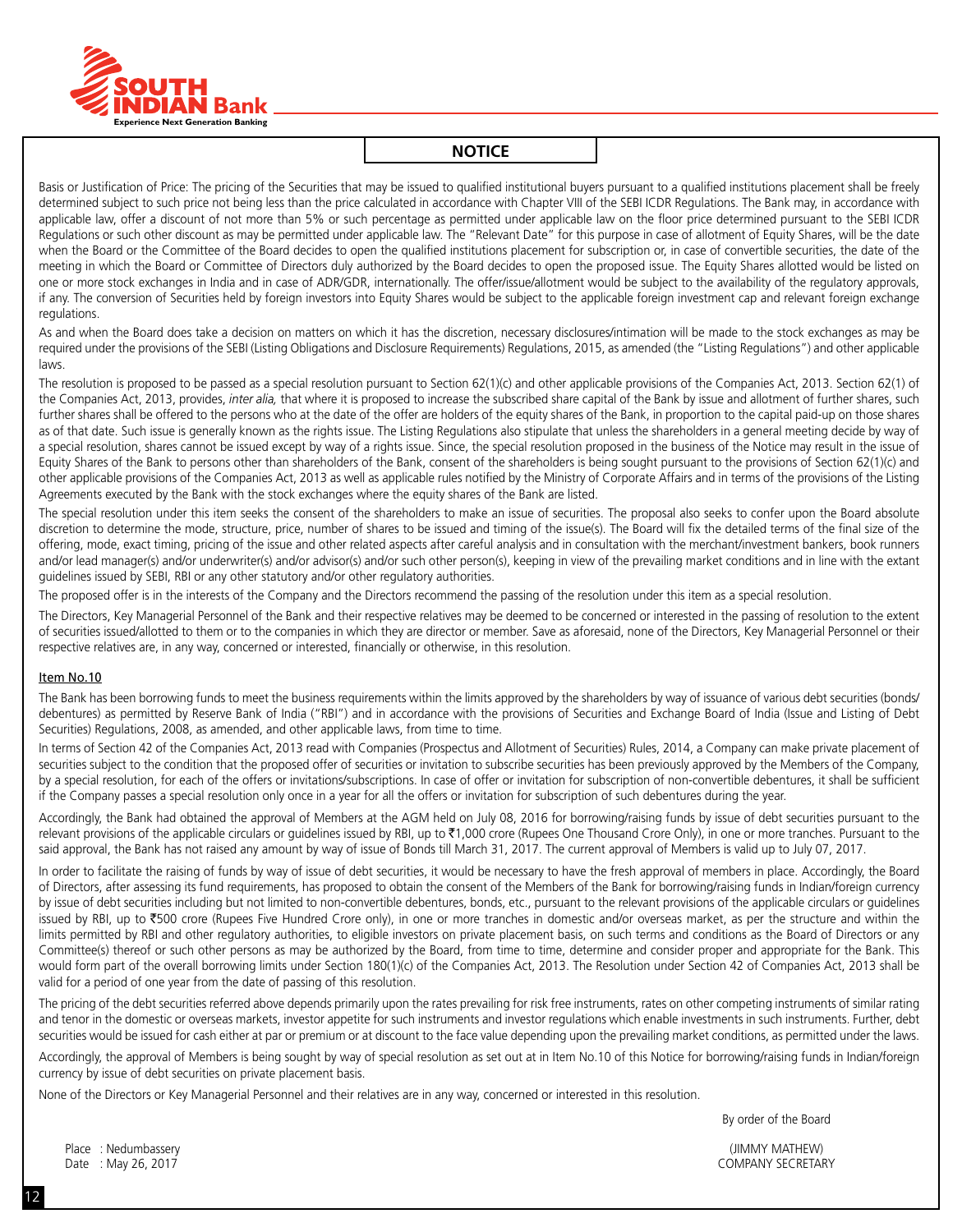

Additional information on Directors seeking appointment/re-appointment in the Annual General Meeting scheduled on July 11, 2017, as required under SEBI (Listing Obligations and Disclosure Requirements) and Secretarial Standard - 2 issued by the Institute of Company Secretaries of India.

#### 1. Sri Achal Kumar Gupta (DIN: 02192183)

| Date of Birth and age                                                                                    | 27/11/1953 (63 Years)                                                                                                                                                                                                                                                                                                                                                                                                                                                                                                                                                                                                                                                                                                                                                                                                |
|----------------------------------------------------------------------------------------------------------|----------------------------------------------------------------------------------------------------------------------------------------------------------------------------------------------------------------------------------------------------------------------------------------------------------------------------------------------------------------------------------------------------------------------------------------------------------------------------------------------------------------------------------------------------------------------------------------------------------------------------------------------------------------------------------------------------------------------------------------------------------------------------------------------------------------------|
| Date of first<br>appointment on Board                                                                    | 11th January, 2017                                                                                                                                                                                                                                                                                                                                                                                                                                                                                                                                                                                                                                                                                                                                                                                                   |
| Qualifications                                                                                           | M.A CAIIB                                                                                                                                                                                                                                                                                                                                                                                                                                                                                                                                                                                                                                                                                                                                                                                                            |
| Brief Resume including<br>experience                                                                     | Sri Gupta retired as the Deputy Managing Director of IFCI<br>Ltd. after serving for a period of 3 years from 12/12/2013<br>to 11/12/2016. He started his career at Syndicate Bank<br>and thereafter joined State Bank of India in September,<br>1977 and retired as Managing Director of State Bank of<br>Patiala on 30/11/2013. He is having over 40 years of varied<br>experience in the areas of Banking and Finance such as<br>credit appraisal and administration, retail banking, treasury<br>management, branch banking, agriculture banking, NRI<br>services and risk management, besides being controller of<br>branches as Regional Manager in SBI. He was the CEO of<br>two important subsidiaries of SBI-one banking (State Bank<br>of Patiala) and one non-banking (SBI Funds Management<br>Pvt. Ltd.). |
|                                                                                                          | During his 3 year tenure with IFCI Ltd. he was responsible for<br>the growth and development of the business of the Company<br>as also overall administration. He was also on the Board of<br>other 8 companies-subsidiaries/associates of IFCI. These<br>associates/subsidiaries are engaged in varied activities like<br>real estate development, equity/commodity trading, technical<br>consultancy and skill training etc.                                                                                                                                                                                                                                                                                                                                                                                       |
| Nature of his expertise<br>in specific functional<br>area                                                | Sri Gupta has varied experience in the areas of Banking &<br>Finance, Credit appraisal, administration, retail banking,<br>treasury management, branch banking, agriculture banking,<br>NRI services and risk management.                                                                                                                                                                                                                                                                                                                                                                                                                                                                                                                                                                                            |
| Directorship in Other<br>entities                                                                        | Independent Director- Canara Robeco Asset Management<br>Company Ltd. w.e.f 24th May, 2017                                                                                                                                                                                                                                                                                                                                                                                                                                                                                                                                                                                                                                                                                                                            |
| Membership of<br>Committees in Public<br>Limited Companies                                               | Nil                                                                                                                                                                                                                                                                                                                                                                                                                                                                                                                                                                                                                                                                                                                                                                                                                  |
| Shareholding in the<br>bank as on 31st March,<br>2017                                                    | Nil                                                                                                                                                                                                                                                                                                                                                                                                                                                                                                                                                                                                                                                                                                                                                                                                                  |
| Relationship with other<br>Directors, Manager and<br>other Key Managerial<br>Personnel of the<br>company | None                                                                                                                                                                                                                                                                                                                                                                                                                                                                                                                                                                                                                                                                                                                                                                                                                 |
| Details of the<br>remuneration last drawn                                                                | Sitting fees of ₹3,20,000 for attending the Board and<br>Committee meetings.                                                                                                                                                                                                                                                                                                                                                                                                                                                                                                                                                                                                                                                                                                                                         |
| Number of Meetings<br>of the Board attended<br>during the year                                           | 3                                                                                                                                                                                                                                                                                                                                                                                                                                                                                                                                                                                                                                                                                                                                                                                                                    |
| Chairman/member of<br>the Committee of the<br>Board of Directors of<br>this Company                      | Risk Management Committee - Chairman<br>Audit Committee - Member<br>Management Committee - Member<br>NPA Committee - Member                                                                                                                                                                                                                                                                                                                                                                                                                                                                                                                                                                                                                                                                                          |
| Terms and conditions<br>of appointment/re-<br>appointment including<br>remuneration                      | Non-Executive Director liable to retire by<br>Appointed as<br>rotation and is eligible for sitting fees for attending the<br>Board and its Committee Meetings as approved by the Board<br>subject to the provisions of the applicable laws                                                                                                                                                                                                                                                                                                                                                                                                                                                                                                                                                                           |

## 2. Sri Salim Gangadharan (DIN: 06796232)

| Date of Birth and age                                                                                    | 13/10/1953 (63 years)                                                                                                                                                                                                                                                                                                                                                                                                                                                                                                                                                                                                                                                                                                                                                                                                                                                                                                                                                                                                                                                                                                                                                                                                                                                                                                                                                      |
|----------------------------------------------------------------------------------------------------------|----------------------------------------------------------------------------------------------------------------------------------------------------------------------------------------------------------------------------------------------------------------------------------------------------------------------------------------------------------------------------------------------------------------------------------------------------------------------------------------------------------------------------------------------------------------------------------------------------------------------------------------------------------------------------------------------------------------------------------------------------------------------------------------------------------------------------------------------------------------------------------------------------------------------------------------------------------------------------------------------------------------------------------------------------------------------------------------------------------------------------------------------------------------------------------------------------------------------------------------------------------------------------------------------------------------------------------------------------------------------------|
| Date of first                                                                                            | 16/01/2014                                                                                                                                                                                                                                                                                                                                                                                                                                                                                                                                                                                                                                                                                                                                                                                                                                                                                                                                                                                                                                                                                                                                                                                                                                                                                                                                                                 |
| appointment on Board                                                                                     |                                                                                                                                                                                                                                                                                                                                                                                                                                                                                                                                                                                                                                                                                                                                                                                                                                                                                                                                                                                                                                                                                                                                                                                                                                                                                                                                                                            |
| Qualifications                                                                                           | M.A. (Economics), CAIIB                                                                                                                                                                                                                                                                                                                                                                                                                                                                                                                                                                                                                                                                                                                                                                                                                                                                                                                                                                                                                                                                                                                                                                                                                                                                                                                                                    |
| Brief Resume including<br>experience                                                                     | Sri Salim Gangadharan is an exemplary scholar having<br>substantial exposure in Banking Sector. He has over 36 years<br>varied experience in Reserve Bank of India. He retired as<br>Principal Chief General Manager and Regional Director, Reserve<br>Bank of India, Trivandrum in October, 2013. During his career<br>in the Reserve Bank of India, he worked in various operational<br>departments, particularly in the areas of Bank Supervision,<br>Currency Management, HR and Financial markets. He was the<br>Regional Director for West Bengal, Sikkim and A&N Islands and<br>had also headed the Foreign Exchange Department, Mumbai.<br>He was a member of faculty in the Banker's Training College of<br>the Reserve Bank of India, for Five years and handled several<br>seminars and conferences on Risk Management, Payment<br>Systems, Treasury Management, Credit Administration etc.<br>He was on secondment to the Central Bank of Oman for five<br>years. He is also a consultant of the IMF and UNDP. He was<br>part of several internal working group in Reserve Bank of India/<br>Government of India. In the past, he was representing the<br>Reserve Bank of India and Government of India on the Boards<br>of Catholic Syrian Bank, Syndicate Bank and Central Bank of<br>India.<br>He has been on the Board of the Bank since January 16, 2014. |
| Nature of his expertise<br>in specific functional<br>area                                                | Sri Gangadharan, has substantial exposure in the fields of<br>Banking, Currency Management, HR., Payment Systems,<br>Treasury Management and Financial markets.                                                                                                                                                                                                                                                                                                                                                                                                                                                                                                                                                                                                                                                                                                                                                                                                                                                                                                                                                                                                                                                                                                                                                                                                            |
| Directorship in Other<br>entities                                                                        | The National Securities Clearing Corporation Ltd. (NSCCL)<br>Kerala Infrastructure Investment Fund Board                                                                                                                                                                                                                                                                                                                                                                                                                                                                                                                                                                                                                                                                                                                                                                                                                                                                                                                                                                                                                                                                                                                                                                                                                                                                   |
| Chairmanship/<br>Membership of<br>Committees in Public<br>Limited Companies (as<br>on March 31, 2017)    | The National Securities Clearing Corporation Ltd (NSCCL)<br>a) Membership Selection Committee - Chairman<br>b) Standing Committee on Technology- Chairman<br>c) Independent Oversight Committee of the Governing Board<br>for Member Regulation (IOC-MR) - Member<br>d) Risk Management Committee - Chairman<br>e) Grievance Redressal Committee - Member<br>f) Defaulters Committee/SGF Utilisation Committee- Member<br>g) Nomination and Remuneration Committee- Member<br>h) Sub-committee for monitoring compliance of suggestions<br>given in SEBI Inspection Report - Member<br>i) Public Interest Directors Committee- Member                                                                                                                                                                                                                                                                                                                                                                                                                                                                                                                                                                                                                                                                                                                                      |
| Shareholding in the<br>Bank as on 31st March,<br>2017                                                    | 16,510                                                                                                                                                                                                                                                                                                                                                                                                                                                                                                                                                                                                                                                                                                                                                                                                                                                                                                                                                                                                                                                                                                                                                                                                                                                                                                                                                                     |
| Relationship with other<br>Directors, Manager and<br>other Key Managerial<br>Personnel of the<br>company | None                                                                                                                                                                                                                                                                                                                                                                                                                                                                                                                                                                                                                                                                                                                                                                                                                                                                                                                                                                                                                                                                                                                                                                                                                                                                                                                                                                       |
| Details of the<br>remuneration last drawn                                                                | Only sitting fees of ₹8.90 lakh before appointment as Non-<br>Executive Chairman.                                                                                                                                                                                                                                                                                                                                                                                                                                                                                                                                                                                                                                                                                                                                                                                                                                                                                                                                                                                                                                                                                                                                                                                                                                                                                          |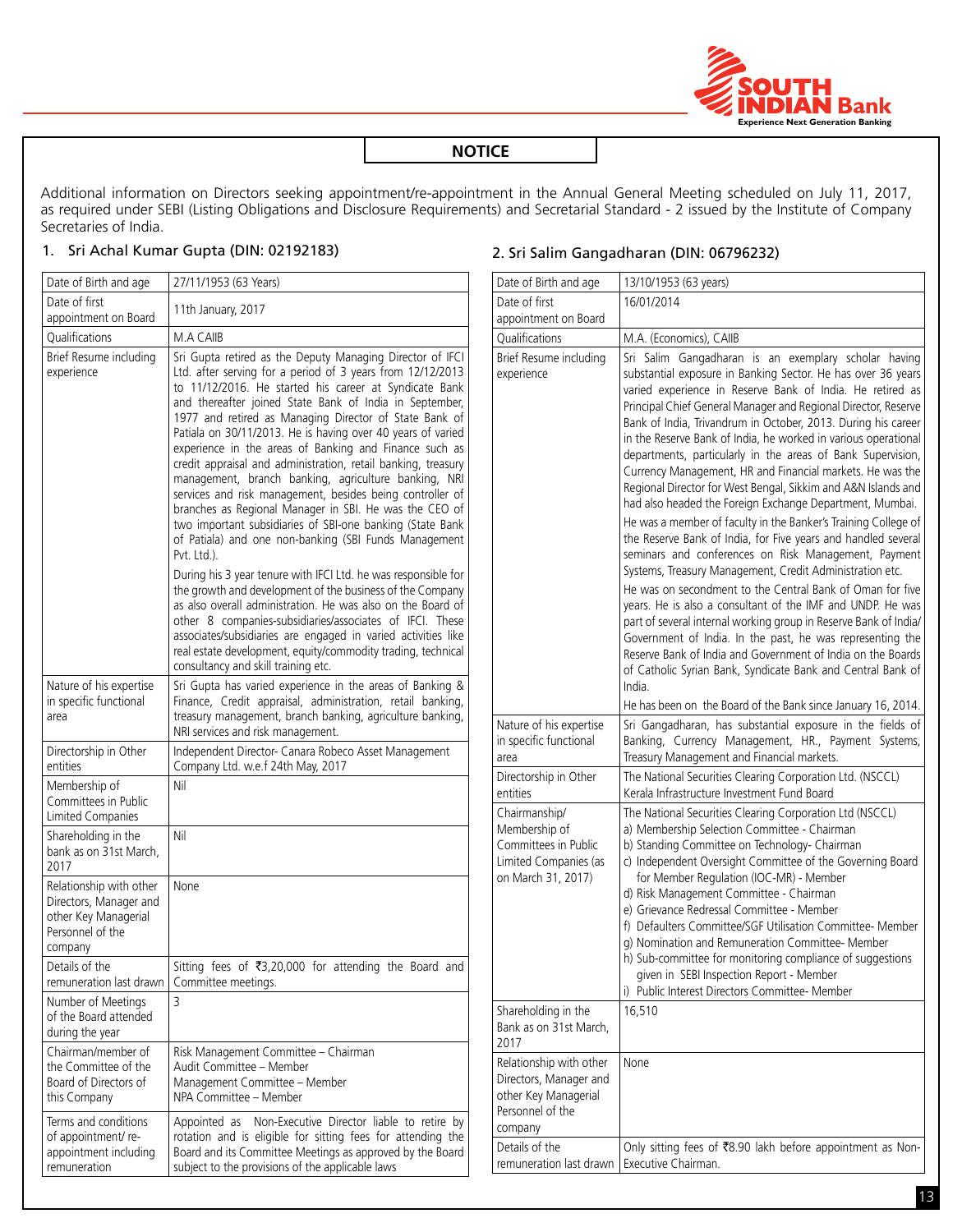

| Number of Meetings<br>of the Board attended<br>during the year                      | 11                                                                                                                                                                                                                                                                                |
|-------------------------------------------------------------------------------------|-----------------------------------------------------------------------------------------------------------------------------------------------------------------------------------------------------------------------------------------------------------------------------------|
| Chairman/member of<br>the Committee of the<br>Board of Directors of<br>this Company | Management Committee - Chairman<br>Capital Planning and Infusion Committee - Chairman<br>Nomination and Remuneration Committee - Member<br>Risk Management Committee - Member<br>Committee to Prevent and Review Frauds in the Bank -<br>Member<br>IT Strategy Committee - Member |
| Terms and conditions<br>of appointment/re-<br>appointment including<br>remuneration | As approved by RBI vide approval letter dated October 26,<br>2016 referred in the explanatory statement to the proposed<br>resolution No. 6.                                                                                                                                      |

## 3. Sri V. G. Mathew (DIN: 05332797)

| Date of Birth and age                           | 28/11/1953 (63 Years)                                                                                                                                                                                                                                                                                                                                                                                                                                                                                                                                                                                                                                                                                                                                                                                                                                                                                                                                                                                                                                                                                                                                                                                                                                                                                                                                                                                                                                                                                                                                                                                                                                                                                    |
|-------------------------------------------------|----------------------------------------------------------------------------------------------------------------------------------------------------------------------------------------------------------------------------------------------------------------------------------------------------------------------------------------------------------------------------------------------------------------------------------------------------------------------------------------------------------------------------------------------------------------------------------------------------------------------------------------------------------------------------------------------------------------------------------------------------------------------------------------------------------------------------------------------------------------------------------------------------------------------------------------------------------------------------------------------------------------------------------------------------------------------------------------------------------------------------------------------------------------------------------------------------------------------------------------------------------------------------------------------------------------------------------------------------------------------------------------------------------------------------------------------------------------------------------------------------------------------------------------------------------------------------------------------------------------------------------------------------------------------------------------------------------|
| Date of first<br>appointment on<br><b>Board</b> | 1st October, 2014                                                                                                                                                                                                                                                                                                                                                                                                                                                                                                                                                                                                                                                                                                                                                                                                                                                                                                                                                                                                                                                                                                                                                                                                                                                                                                                                                                                                                                                                                                                                                                                                                                                                                        |
| Qualifications                                  | M.Sc. (Physics), CAIIB                                                                                                                                                                                                                                                                                                                                                                                                                                                                                                                                                                                                                                                                                                                                                                                                                                                                                                                                                                                                                                                                                                                                                                                                                                                                                                                                                                                                                                                                                                                                                                                                                                                                                   |
| <b>Brief Resume</b><br>including experience     | Sri V. G. Mathew, has joined The South Indian Bank Ltd.,<br>as Executive Vice President on 2 <sup>nd</sup> January, 2014 after<br>superannuation from State Bank of India as Chief General<br>Manager and appointed as Managing Director & CEO of<br>the Bank w.e.f. 1st October, 2014.                                                                                                                                                                                                                                                                                                                                                                                                                                                                                                                                                                                                                                                                                                                                                                                                                                                                                                                                                                                                                                                                                                                                                                                                                                                                                                                                                                                                                  |
|                                                 | He joined the State Bank of India as a Probationary Officer<br>in 1978 and he has served as Chief Manager (Project<br>Appraisal Cell) and Chief Manager (Credit Appraisal Cell)<br>handling high value credit proposals. He has significant<br>experience in Retail and Corporate Credit, Technical<br>Consultancy, Technology and Risk Management. As a<br>General Manager (Corporate Accounts Group) Mumbai<br>Branch, handled a very large Portfolio (Fund based<br>outstandings of about ₹45,000 cr.) for a period of 3 years.<br>Upon elevation as Chief General Manager he was placed<br>as CGM (Risk Management) with responsibility over<br>Credit, Market, Operational, Enterprise and Group Risk.<br>Thereafter he was in charge of the Corporate Accounts<br>Group as its Chief General Manager with responsibility<br>over a Credit Portfolio of ₹176000 cr., for a period of<br>20 months till superannuation on 30 <sup>th</sup> November, 2013.<br>Sri Mathew has also worked in Sate Bank of India, Paris<br>Office as Head of Systems Department for four years. He<br>has also served as a member of important Committees at<br>the Corporate Centre of SBI such as Wholesale Banking<br>Credit Committee, Corporate Centre Credit Committee<br>which is the highest Committee of Executives for Credit<br>Sanction and Corporate Centre Investment Committee,<br>while working as Chief General Manager.<br>Under the leadership of Sri V. G. Mathew as MD & CEO<br>of the Bank, giant strides have been taken by the Bank in<br>all areas of business during the last three years. Further Sri<br>Mathew has contributed immensely towards improving<br>the functioning of the bank. |

| Nature of his<br>expertise in specific<br>functional area                                                     | Sri Mathew, being a veteran banker has expertise in<br>the fields of Retail and Corporate Credit, Technical<br>Technology,<br><b>Risk</b><br>Management<br>Consultancy,<br>and<br>Administration.                                                                                                                                                                                          |
|---------------------------------------------------------------------------------------------------------------|--------------------------------------------------------------------------------------------------------------------------------------------------------------------------------------------------------------------------------------------------------------------------------------------------------------------------------------------------------------------------------------------|
| Directorship in Other<br>entities                                                                             | Nil                                                                                                                                                                                                                                                                                                                                                                                        |
| Chairmanship/<br>Membership of<br>Committees in Public<br><b>Limited Companies</b><br>as on March 31,<br>2017 | Nil                                                                                                                                                                                                                                                                                                                                                                                        |
| Shareholding in the<br>bank as on March<br>31, 2017                                                           | Nil                                                                                                                                                                                                                                                                                                                                                                                        |
| Relationship with<br>other Directors,<br>Manager and other<br>Key Managerial<br>Personnel of the<br>company   | None                                                                                                                                                                                                                                                                                                                                                                                       |
| Details of the<br>remuneration last<br>drawn                                                                  | Gross remuneration of ₹107,66,600/- (For details please<br>refer Form MGT-9 given as annexure to the Directors<br>Report)                                                                                                                                                                                                                                                                  |
| Number of Meetings<br>of the Board<br>attended during the<br>vear                                             | 11                                                                                                                                                                                                                                                                                                                                                                                         |
| Chairman/member<br>of the Committee<br>of the Board of<br>Directors of this<br>Company                        | Customer Service Committee - Chairman<br>Committee to Prevent and Review Frauds in the Bank -<br>Chairman<br>Management Committee - Member<br>NPA Review Committee - Member<br>Risk Management Committee - Member<br>Premises Committee - Member<br>IT Strategy Committee - Member<br>Corporate Social Responsibility Committee - Member<br>Capital Planning & Infusion Committee - Member |
| Terms and conditions<br>of appointment/<br>re-appointment<br>including<br>remuneration                        | As detailed in the explanatory statement to the proposed<br>resolution No. 7.                                                                                                                                                                                                                                                                                                              |

By order of the Board

Place : Nedumbassery **Example 20 and Series 20 and AU (JIMMY MATHEW)** 

Date : May 26, 2017 COMPANY SECRETARY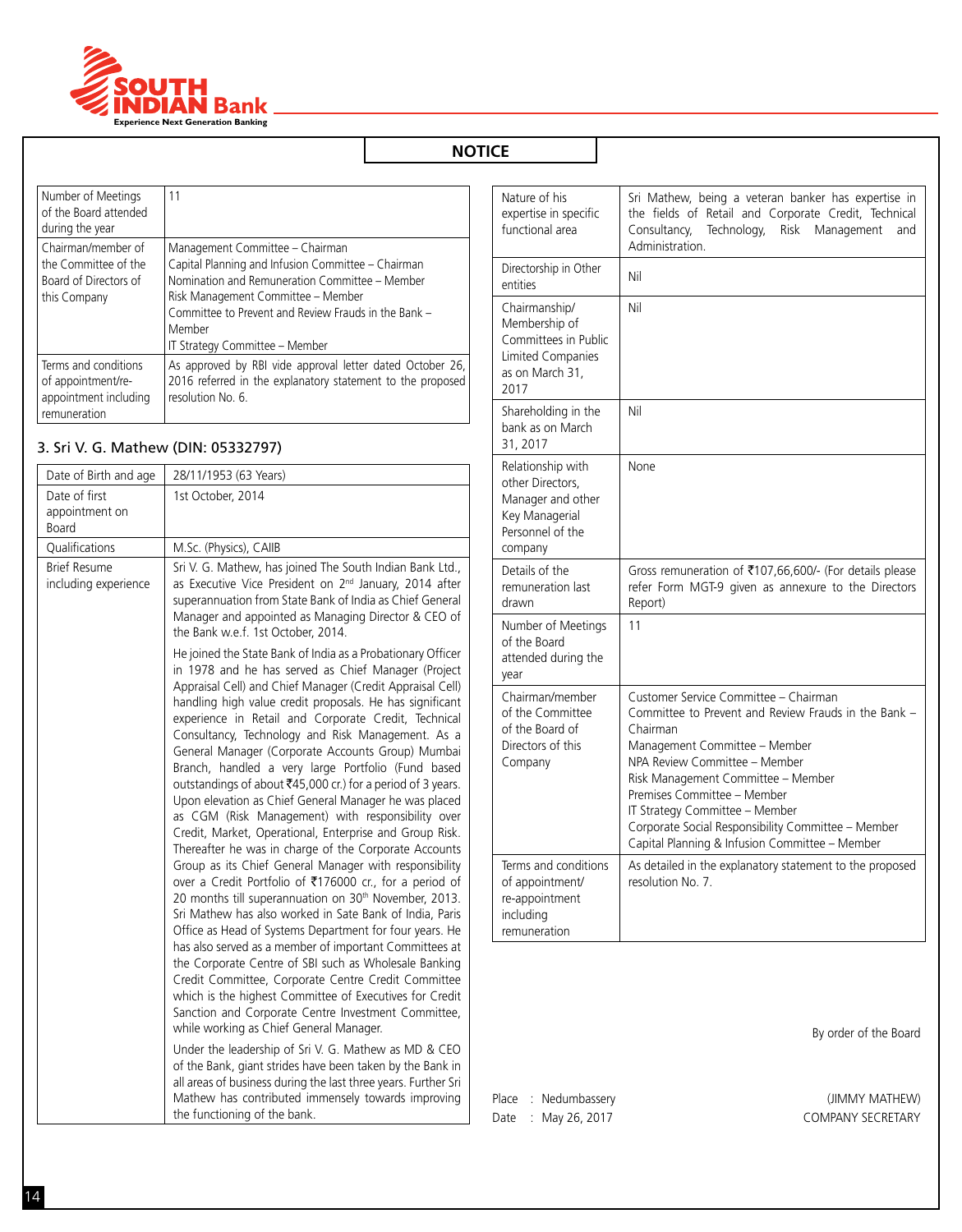

#### PROXY FORM THE SOUTH INDIAN BANK LIMITED CIN: L65191KL1929PLC001017

Regd. Office: S I B House, Mission Quarters, T B Road, Thrissur – 680 001, Kerala, India website: www.southindianbank.com Tel: +91 487 2420020 e-mail: head@sib.co.in, ho2006@sib.co.in

89th Annual General Meeting

Tuesday, July 11, 2017 at 10.00 a.m.

As my/our proxy to attend and vote (on a poll) for me/us and on my/our behalf at the 89th Annual General Meeting of the Company, to be held on Tuesday, July 11, 2017 at 10.00 a.m. at Casino Cultural Auditorium, Thrissur and at any adjournment thereof in respect of such resolutions as are indicated below:

|                | <b>Resolutions</b>                                                                                                                                                                                                                         |     | Optional* |  |
|----------------|--------------------------------------------------------------------------------------------------------------------------------------------------------------------------------------------------------------------------------------------|-----|-----------|--|
| No.            | <b>Ordinary Business</b>                                                                                                                                                                                                                   | For | Against   |  |
|                | To Adopt Financial Statements for the year ended 31st March, 2017                                                                                                                                                                          |     |           |  |
| 2              | To declare dividend                                                                                                                                                                                                                        |     |           |  |
| 3              | To appoint Sri Achal Kumar Gupta as an Director in place of Sri Cheryan Varkey, Director, retiring by<br>rotation.                                                                                                                         |     |           |  |
| 4              | To Appoint Statutory Central Auditors of the Bank and fixing their remuneration.                                                                                                                                                           |     |           |  |
|                | <b>Special Business</b>                                                                                                                                                                                                                    |     |           |  |
| 5              | To appoint Branch Auditors in consultation with Statutory Auditors.                                                                                                                                                                        |     |           |  |
| 6              | To ratify the appointment of Sri Salim Gangadharan as Non-Executive Part time Chairman and approve<br>the payment of remuneration and other terms and conditions of appointment for a period of 3 years<br>w.e.f. 02.11.2016 to 01.11.2019 |     |           |  |
| $\overline{7}$ | To Re-appoint Sri V. G. Mathew as Managing Director & CEO and approve the payment of remuneration<br>and other terms and conditions of appointment for a period of 3 years w.e.f. 01.10.2017 to 30.09.2020                                 |     |           |  |
| 8              | To pass a special resolution for exercising the borrowing powers of the Bank pursuant to Section $180(1)(c)$<br>of the Companies Act, 2013.                                                                                                |     |           |  |
| 9              | To Augment the Paid-up Capital of the Bank by further issue of shares.                                                                                                                                                                     |     |           |  |
| 10             | To Approve the borrowing / raising funds in Indian /foreign currency by issue of debt securities upto<br>Rs.500 crore on private placement basis                                                                                           |     |           |  |

Signed this……………….. day of……………………….. 2017.

 $\frac{1}{2}$ 

 $\frac{1}{2}$ 

Signature of Proxy holder(s) ……………………………………



Signature of the Shareholder

- Note: (1) This form of proxy in order to be effective should be duly completed and deposited at the Registered Office of the Bank, not less than 48 hours before the commencement of the Meeting.
	- (2) For Resolutions, Explanatory Statements and Notes, please refer to the Notice of 89th Annual General Meeting.

(3)\* It is optional to put 'X' in the appropriate column against the Resolutions indicated in the Box. If you leave the 'For' or 'Against' column blank against any or all Resolutions, your proxy will be entitled to vote in the manner as he/she thinks appropriate.

(4) Please complete all details including details of member(s) in above box before submission.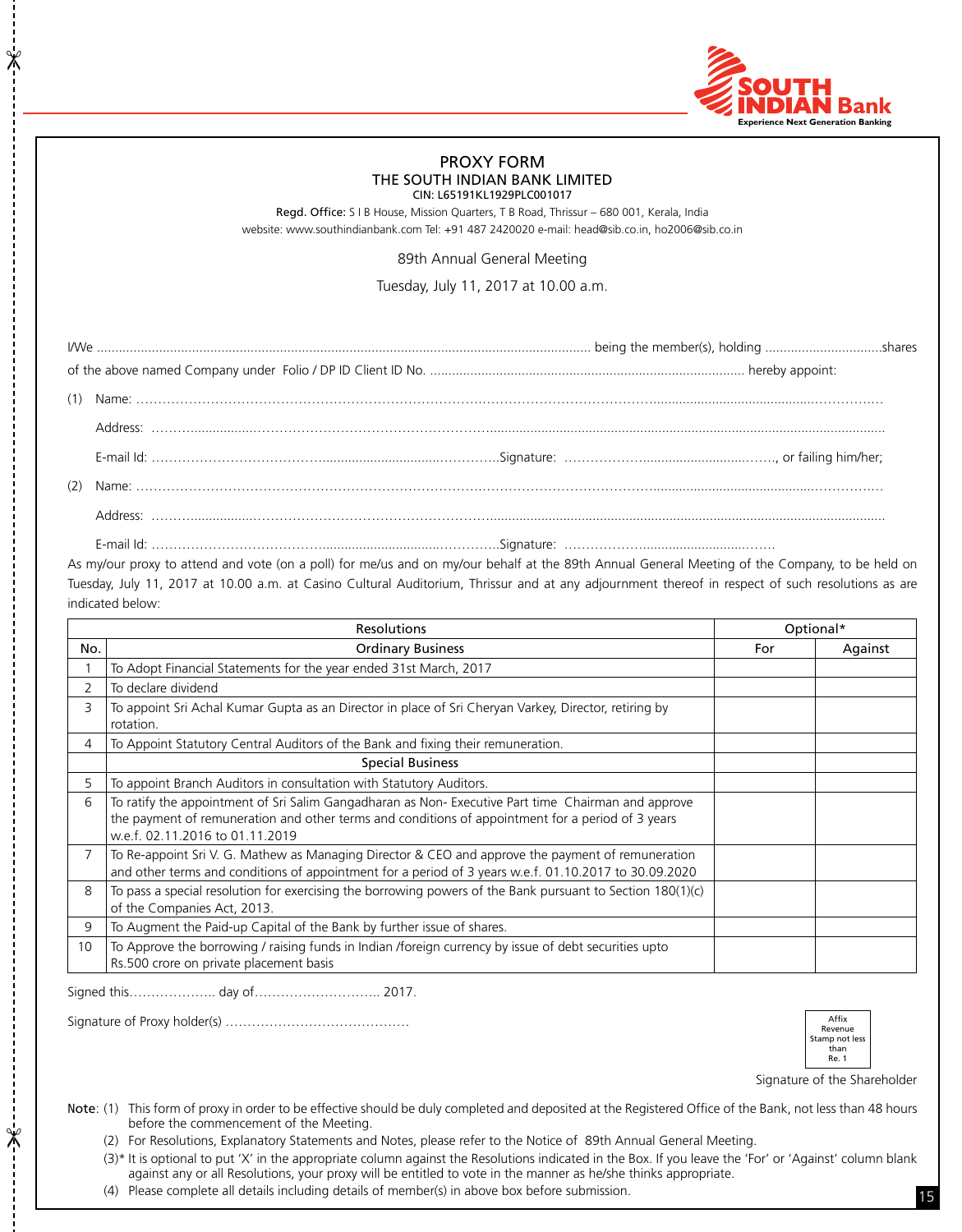"Permitted to post on prepayment of postage in cash in Business Post Centre, Manipal - 576 104 under PMG, S. K. Region, Bengaluru - 560 001 vide license KT/SK/BD/3/102091/2017-18/13.6.2017 to 17.6.2017 with postage of ₹27/- (Rupees Twenty Seven only).

Venue of the 89th Annual General Meeting of SOUTH INDIAN BANK Limited to be held on Tuesday, July 11, 2017 at 10:00 A.M.

Venue Address : Casino Cultural Auditorium Ltd., T. B. Road, Thrissur – 680 001

Location Map of Casino Cultural Auditorium Ltd. **Sakthan Private Stand** Highway (NH - 47) **Highway (NH - 47) Bus Kokkalai h**<br> **h**<br> **d**<br> **d**<br> **d**<br> **d**<br> **d T. B. Road Railway station Road T. B. Road Sa Junction** ₩ Ernakulam - Thrissur **Ernakulam - Thrissur**  Ċ **Casino Cultural South Indian Auditorium Bank h.o.**